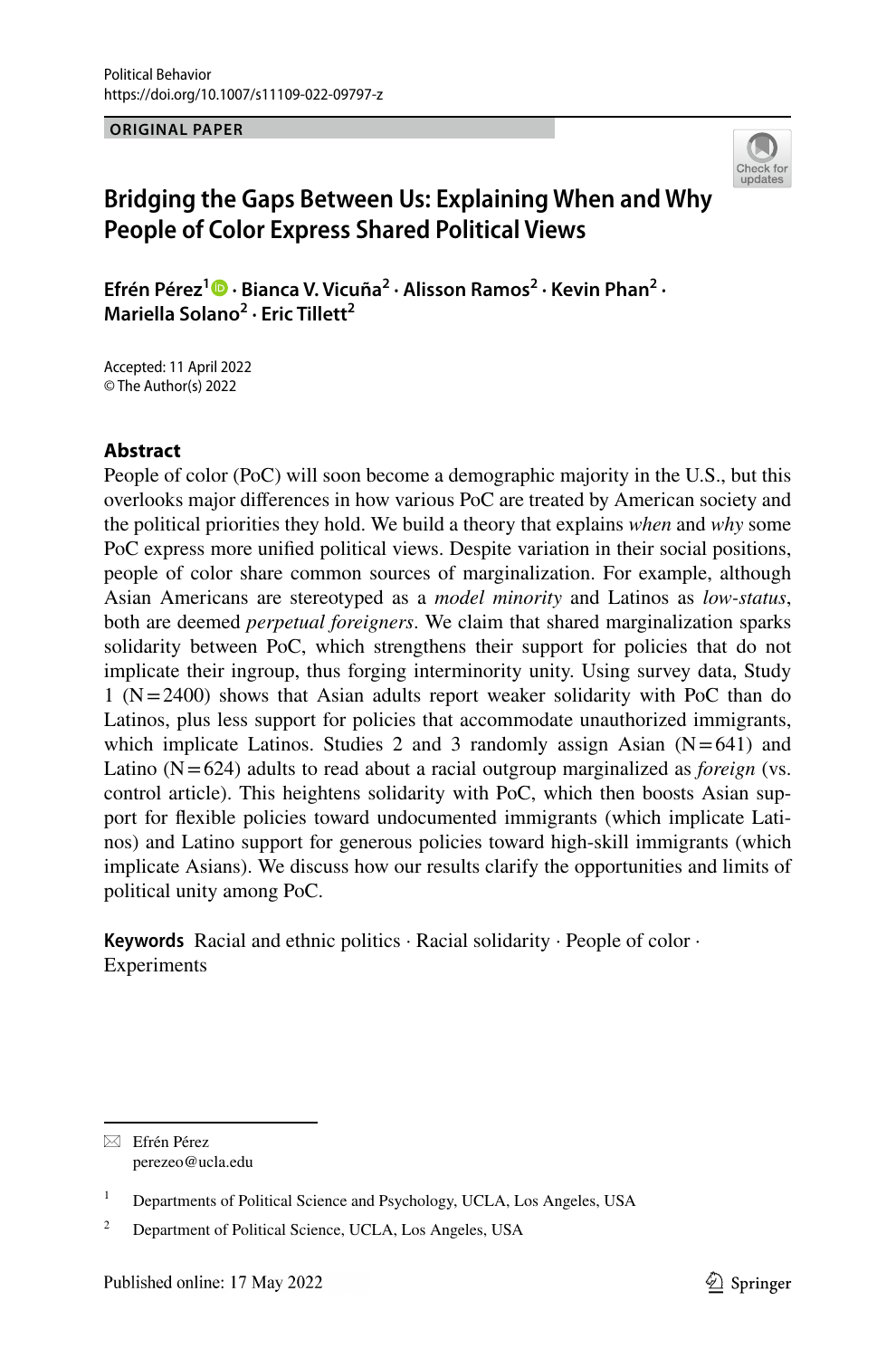The U.S. has confronted each racially defned minority with a *unique* form of despotism and degradation…Mexicans were invaded and colonized… Asians faced exclusion.

-Omi and Winant  $(1986, p. 1)$  $(1986, p. 1)$  $(1986, p. 1)$ 

Solidarity may be easier to achieve between groups that…have similar resulting experiences with prejudice…

-Zou and Cheryan  $(2017, p. 698)$  $(2017, p. 698)$  $(2017, p. 698)$ 

As America's demographics continue to churn, people of color (PoC) are soon poised to become a majority of the U.S. population (Pérez, [2021a](#page-21-1)). This news has been heralded for decades now (e.g., Rodríguez-Muñiz, [2021](#page-21-2)), with some cities such as Chicago, Los Angeles, New York, and Phoenix—already populated by large combinations of African Americans, Asian Americans, Latinos, Native Americans, and other minoritized groups (U.S. Census Bureau, [2020\)](#page-22-1). Yet despite this steady rise in people of color, another important fact is often overlooked. Although in the aggregate, PoC are an impressive demographic force, in politics, their mobilization toward *shared* goals is often underwhelming, with tensions, conficts, and violence regularly breaking out between some minoritized communities (Benjamin, [2017;](#page-19-0) McClain & Karnig, [1990;](#page-20-0) McClain et al., [2007](#page-20-1); Wilkinson, [2015](#page-21-3)). Alas, enduring diferences exist between non-Whites in terms of their arrival to the U.S., their treatment by U.S. authorities, and their political aspirations and goals (Kim, [2000](#page-20-2); Masuoka & Junn, [2013](#page-20-3); Pérez, [2021b](#page-21-4); Zou & Cheryan, [2017](#page-22-0)). Under what conditions, then, will distinct minoritized groups in the U.S. unify *politically* as people of color?

Further clarity on this question is hindered by a trio of conceptual, theoretical, and methodological hurdles. In terms of conceptualization, prior work generally traces the lack of solidarity between people of color to deep-seated prejudices and stereotypes that minoritized individuals possess about each other, with some of these racialized beliefs exacerbated by scarcity in material goods (e.g., Benjamin, [2017](#page-19-0); Carey et al., [2016;](#page-20-4) McClain & Karnig, [1990](#page-20-0); McClain et al., [2007](#page-20-1); Wilkinson, [2015](#page-21-3)). This approach, correctly, trains our attention on the immense difculties that hinder greater cooperation between people of color. Yet it is also less clear on the range of *psychological* opportunities that exist between minoritized communities to close ranks for common political purposes (e.g., Merseth, [2018;](#page-21-5) Sirin et al., [2017,](#page-21-6) [2021](#page-21-7)).

Some of these opportunities come into sharper relief if we consider the social positions of communities of color. As several social scientists teach us (e.g., Bobo & Hutchings, [1996;](#page-19-1) Kim, [2000;](#page-20-2) Masuoka & Junn, [2013](#page-20-3); Zou & Cheryan, [2017\)](#page-22-0), America's racial and ethnic minorities are arrayed in a descending hierarchy of power and prestige, with Whites perched atop and people of color stationed below. Recent work has further innovated this perspective by illuminating richer variation in the subordinated stations of minoritized communities (e.g., Pérez, [2021a](#page-21-1)). As Zou and Cheryan [\(2017](#page-22-0)) explain, people of color in the U.S. are primarily marginalized along two dimensions within America's racial order: how *inferior-superior* and how *foreign-American* are they considered to be? As refected in Fig. [1](#page-2-0), Whites are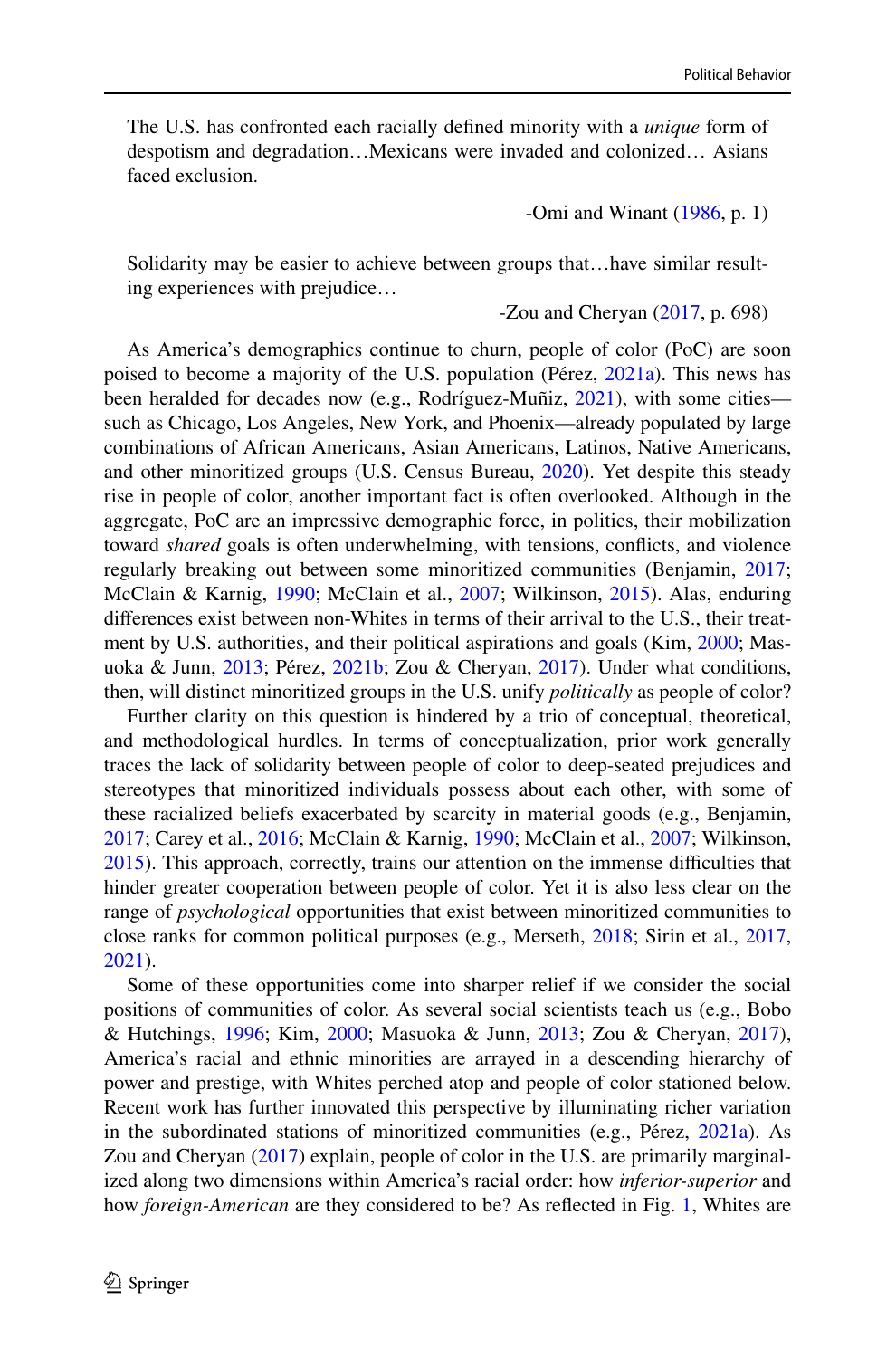<span id="page-2-0"></span>



Foreign ->American

positioned as the most *superior* and *American* racial group. In contrast, while Black and Latino individuals are both stereotyped as *inferior* with respect to Whites, Black people are construed as a more *American* minority than Latinos and Asians (Carter, [2019](#page-20-5)). In turn, while Asian Americans and Latinos are both stereotyped as *foreigners*, Asian individuals are considered more *superior* than both Latinos and Blacks, as indicated by the *model minority* myth (Kim, [2000;](#page-20-2) Tuan, [1998](#page-21-8); Xu & Lee, [2013](#page-21-9)).

This variance in social positions suggests that America's hierarchy contains some keys to greater collective mobilization between people of color. For example, although Asian Americans are deemed a *superior* minority and Latinos are construed as an *inferior* group, individuals from both communities are often stereotyped as *perpetual foreigners* (Kim, [2000](#page-20-2); Reny & Barreto, [2020](#page-21-10); Zou & Cheryan, [2017\)](#page-22-0). As Tuan explains [\(1998](#page-21-8), p. 37), "Asian Americans are still treated as illegitimate Americans", even while their "material success has...hastened greater resentment." This meshes with the observations of Celia Lacayo [\(2017](#page-20-6), p. 568), who highlights that "[b]oth Latinos and Asian Americans are often seen as foreigners and outsiders. But unlike Asians, Latinos are not aforded the benefts of being perceived as a *model minority*." Together, these insights suggest that focusing on shared sources of marginalization might increase a sense of pan-racial solidarity between distinct minoritized groups, as our second opening epigraph indicates.

But even if common sources of marginalization can foster a greater sense of solidarity between minoritized groups, explaining how this translates to shared *political* views and action is complicated by a weak grasp of the psychology behind people of color (Pérez, [2021a;](#page-21-1) Pérez & Vicuña, [2022\)](#page-22-2). An extensively replicated fnding in psychology and political science is that co-existence of two categories typically unravels into the formation of an ingroup and outgroup (Pérez, [2015;](#page-21-11) Tajfel et al., [1971](#page-21-12); Turner et al., [1987](#page-21-13)). By this account, members of the ingroup are motivated to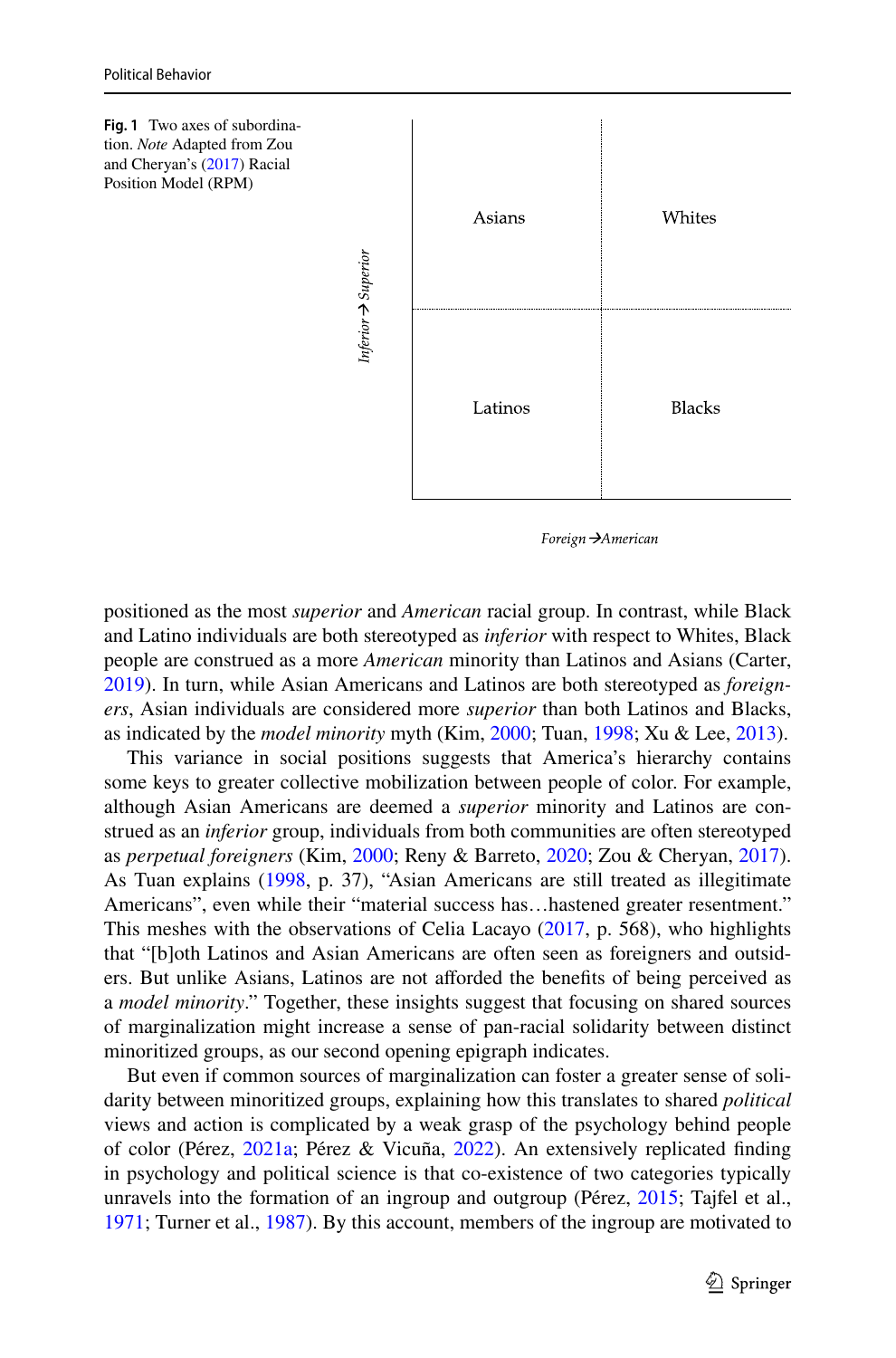distance and diferentiate themselves from an outgroup to preserve what makes them special or unique (Brewer, [1991\)](#page-19-2), thus allowing them to enhance their sense of selfworth. This *distinctiveness* motive leads individuals to engage in ingroup favoritism: a behavioral and attitudinal bias toward ingroup members. In fact, this process can intensify when groups resemble each other in terms of attributes and status, as often occurs between minoritized groups (e.g., Huddy & Virtanen, [1995](#page-20-7)). This insight suggests it is quite difficult for distinct racial minorities to achieve shared political goals.

Yet this same body of work also contains the seeds needed to explain how *different* ingroups might feel a greater sense of solidarity. This begins with recognition that many distinct ingroups share larger categories that encompass them and minimize perceptual diferences between them (Gaertner et al., [1999](#page-20-8)). For example, although Whites and Blacks are unique racial groups, both share membership as *American* (Transue, [2007\)](#page-21-14). Similarly, although Asians and Latinos are distinct racial and ethnic groups, they both consider themselves *people of color* (Pérez, [2021a\)](#page-21-1). This suggests that the very same principles that guide ingroup favoritism at a subgroup level (e.g., Asians vs. Latinos) can be re-directed to achieve greater ingroup favoritism at a superordinate level (i.e., as *people of color*). Indeed, shifting one's perspective toward a larger shared group causes perceived diferences between distinct ingroups to recede, while bringing commonalities into sharper focus (Levendusky, [2018](#page-20-9); Pérez, [2021a;](#page-21-1) Transue, [2007\)](#page-21-14). This aligns with ongoing research on the social psychology of coalition-building among minoritized groups (Cortland et al., [2017](#page-20-10); Craig & Richeson, [2012](#page-20-11)), which reveals that shared experiences serve to bond individuals and direct them toward common views and goals. It is also highly consistent with work by Sirin et al.,  $(2017, 2021)$  $(2017, 2021)$  $(2017, 2021)$  $(2017, 2021)$ , who illuminate the affective role of empathy in bonding diverse individuals (see also Pérez, [2021a](#page-21-1)).

Finally, tracing the formation of solidarity among people of color and its political implications requires isolating the psychological chain reaction that connects solidarity to shared *political* views among minoritized groups. As Olson [\(1965](#page-21-15)) and other scholars (Van Zomeren et al., [2004\)](#page-21-16) remind us, collective action among diverse individuals is a herculean feat. Politics is a peculiar domain, one that is relatively *distal* from people's more immediate personal concerns and tastes (Lippmann, [1922](#page-22-3)). Hence, individuals generally display low levels of engagement with civic afairs: the central object of this realm (Zaller, [1992\)](#page-21-17). This insight encourages scholars to grapple with the cognitive and afective processes that can awaken individuals from this torpor—processes that makes politics a more *proximate* consid-eration worthy of personal investment (e.g., Leach et al., [2008;](#page-20-12) Pérez, [2021a;](#page-21-1) Sirin et al., [2021](#page-21-7)). Here, Donald Kinder and others teach us that when racial and ethnic groups are salient in political discourse, people's engagement with politics increases (Kinder & Kam, [2009](#page-20-13); Nelson & Kinder, [1996](#page-21-18); Winter, [2008\)](#page-21-19), a phenomenon known as group-centrism.

In terms of solidarity driving interminority politics, this discussion suggests a two-step process. The frst link in this chain reaction anticipates a strong connection between public discourse and heightened solidarity among people of color. Unlike racial or ethnic identities, which are deemed relatively stable and, therefore, hard to shift (Ellemers et al., [1997\)](#page-20-14), solidarity is a context-specific variable that is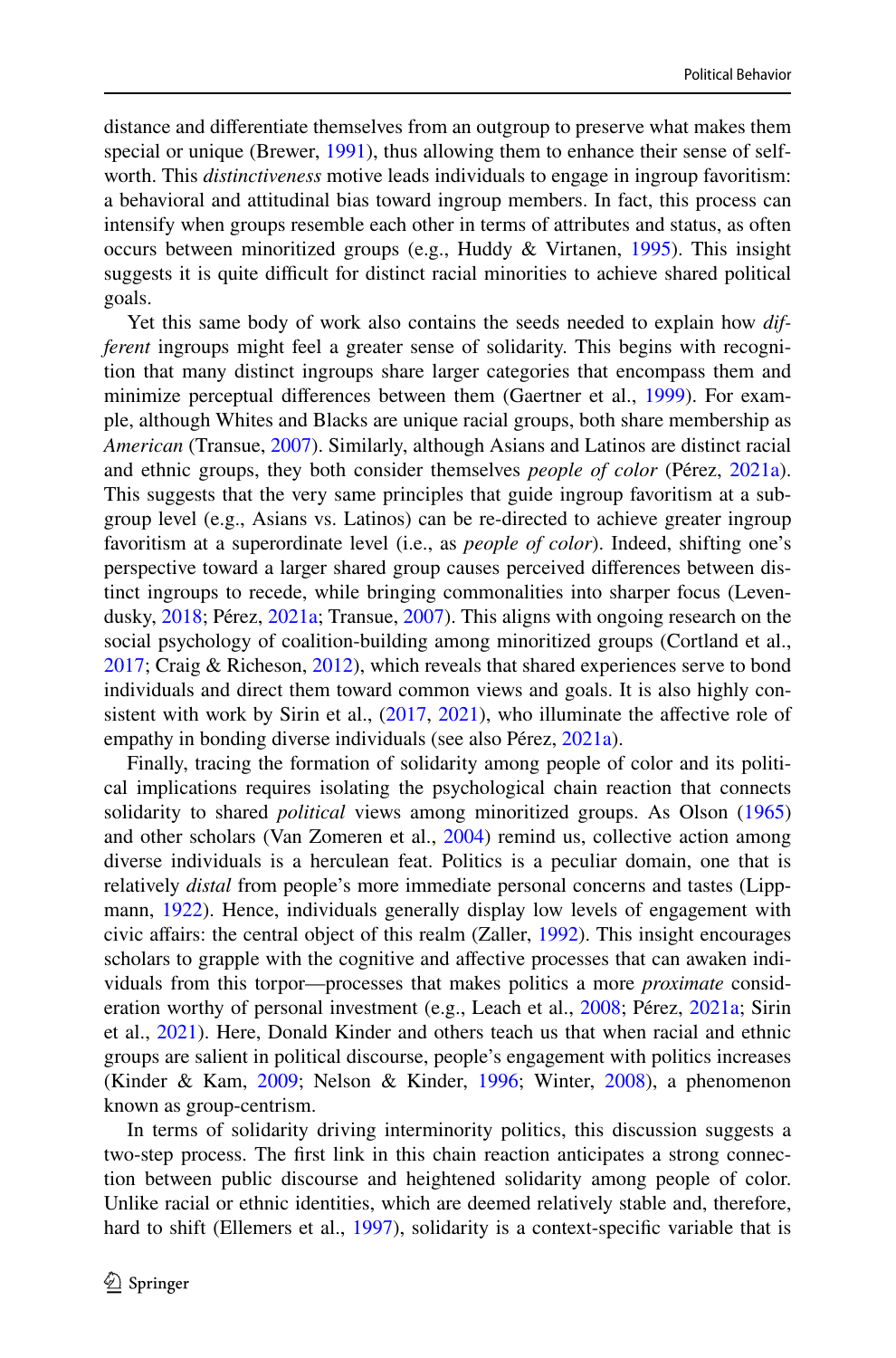responsive to intergroup cues (e.g., McClain et al., [2009;](#page-21-20) Pérez, [2021b\)](#page-21-4). As Leach and his associates explain ([2008,](#page-20-12) p. 147), solidarity captures one's sense of bond and commitment to an ingroup in an *immediate* situation and is "associated with approaching the ingroup and group-based activity." Insofar as solidarity between PoC is increased, the second link in this progression anticipates a downstream connection between heightened solidarity and the political views of minoritized individuals. The principal beneft of this mediated process is that it brings to light some of the inner workings in that "black box" that is the political psychology of people of color (Pérez & Vicuña, [2022\)](#page-22-2).

Drawing on these insights, we argue that greater political unity among people of color depends on a heightened sense of solidarity between assorted minoritized groups. Whether this solidarity is triggered, we claim, rests on the degree to which public discourse highlights shared wellsprings of marginalization between communities of color. Insofar as distinct minoritized groups can better appreciate some of the common ways in which they are collectively oppressed, their sense of shared purpose should increase, with downstream consequences for their political views. Accordingly, we stipulate three hypotheses.

First, given the variance in social positions between minoritized groups, we expect baseline diferences in their expressed solidarity with PoC (H1a). When two minoritized groups occupy diferent ends on a dimension in America's racial hierarchy (*superior* vs. *inferior*), the higher-stationed group (e.g., Asians) should express less baseline solidarity with PoC than the lower-stationed group (e.g., Latinos), which reflects an effort to preserve one's relative advantage on said dimension. In turn, we anticipate that higher levels of solidarity with PoC will increase individual support for policies that strongly implicate minority groups that are not one's own (H1b).

Second (H2), we predict that exposure to discourse highlighting a source of marginalization that is shared with another minoritized group will heighten one's sense of solidarity with other people of color. Third (H3), we anticipate that in light of this heightened solidarity, PoC will express greater support for policies that do not directly implicate their own group—evidence that solidarity leads diverse individuals to internalize common political goals and be more inclined to work toward them.

We test our hypotheses with two (2) surveys and two (2) experiments with Asian American ( $N=1789$ ) and Latino ( $N=1765$ ) adults. The surveys we use contain appropriate measures of solidarity with PoC, as well as measures of policies in two domains that are strongly associated with Asian Americans (i.e., legal immigration) and Latinos (i.e., unauthorized immigration). We fnd that Asian adults report reliably lower levels of solidarity with PoC than Latinos. This is consistent with the view that, despite being stereotyped as *foreigners* and *un-American*, Asian individuals are also stereotyped as a *superior* group compared to Latinos (e.g., Asians as *model minorities*) (see Fig. [1](#page-2-0)). In addition, we fnd that notwithstanding this gap, higher levels of solidarity with PoC increases Asian and Latino support for policies associated with communities of color that are not their own.

We refine these insights with two parallel experiments, which allocated Asian and Latino adults to a control group or treatment. Participants in the latter read about the marginalization of another community of color (Latinos or Asians) based on their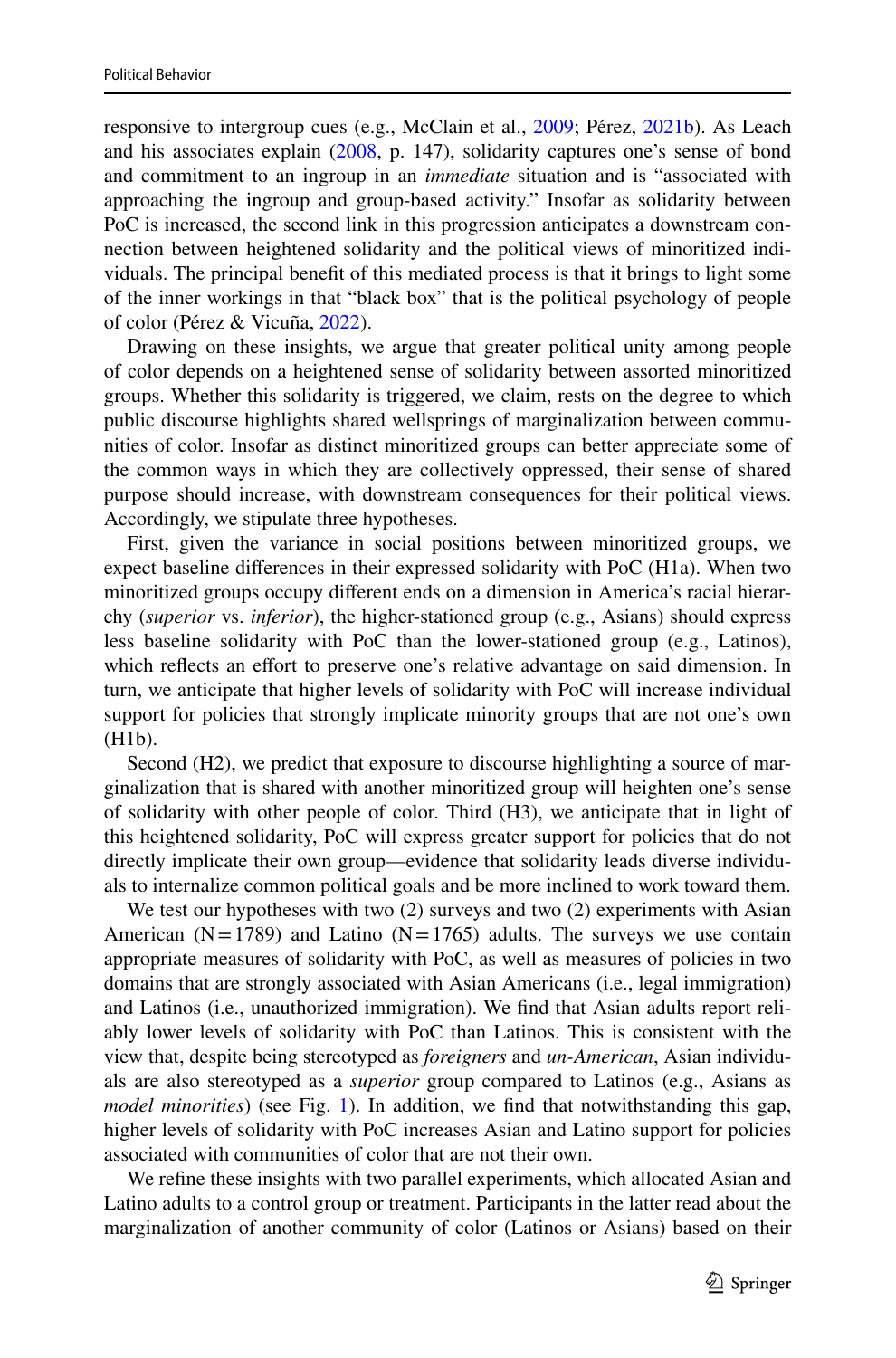alleged *foreigness*. That is, Latino adults read about Asian Americans, while Asian adults read about Latinos. Post-treatment, all participants answered questions about their sense of solidarity with PoC, followed by items capturing their views about admissions for high-skill immigrants (which implicates Asian Americans) and opinions about reducing unauthorized immigration (which implicates Latinos). We fnd clear evidence of our theorized chain reaction. Asian Americans and Latinos who were exposed to treatment report greater solidarity with people of color, which then substantially increases support for policies that do not directly implicate one's racial group (but do implicate the group they read about). This means that Asian Americans who feel more solidarity with PoC become substantially more supportive of fexible policies toward unauthorized immigrants, while Latinos who feel more solidarity with PoC become signifcantly more supportive of generous policies toward high-skill immigrants.

### **Study 1: Varied Solidarity and Political Views Among Asian and Latino Adults**

Our frst layer of evidence draws on a reanalysis of the Asian and Latino samples of the "People of Color" surveys reported in Pérez  $(2021a)$  $(2021a)$ . Each sample consists of 1200 adults from each group, weighted to census benchmark for a population. While these are non-probabilistic surveys, they are widely heterogeneous samples and include relevant measures for some key variables in our theoretical framework. Specifcally, these surveys contain measures of solidarity with people of color, support for Deferred Action on Childhood Arrivals (DACA) (which implicates Latinos), and support for visas awarded to legal immigrants (which implicates Asian Americans) (Malhotra et al., [2013;](#page-20-15) Pérez, [2021a](#page-21-1)). Each sample also contains a brief suite of demographic and political variables (e.g., ideology, nativity), which we use as covariates. The wording for all covariates is in our supplementary information, section 1 (SI.1).

We appraise political solidarity with two statements completed on a scale from 1-strongly disagree to 7-strongly agree. These items were "I feel solidarity with people of color" and "People of color have a lot in common with each other," both of which have been validated by prior work (cf. Leach et al., [2008\)](#page-20-12). We combine these items into an additive scale that averages the replies provided by individual respondents  $(r = .525)$ . Using the same response scale, we gauged support for flexible policy toward undocumented immigrants with a single item about DACA (Deferred Action on Childhood Arrivals). Here, respondents replied to a statement about "renewing temporary relief from deportation for undocumented immigrants brought to the U.S. as children." In turn, we gauged support for legal immigration policy with another single item about "increasing the number of visas available to legal immigrants."

<span id="page-5-0"></span><sup>1</sup> All data and code necessary for replication purposes can be found on *Political Behavior*'s Dataverse at: [https://doi.org/10.7910/DVN/KLRTHN.](https://doi.org/10.7910/DVN/KLRTHN)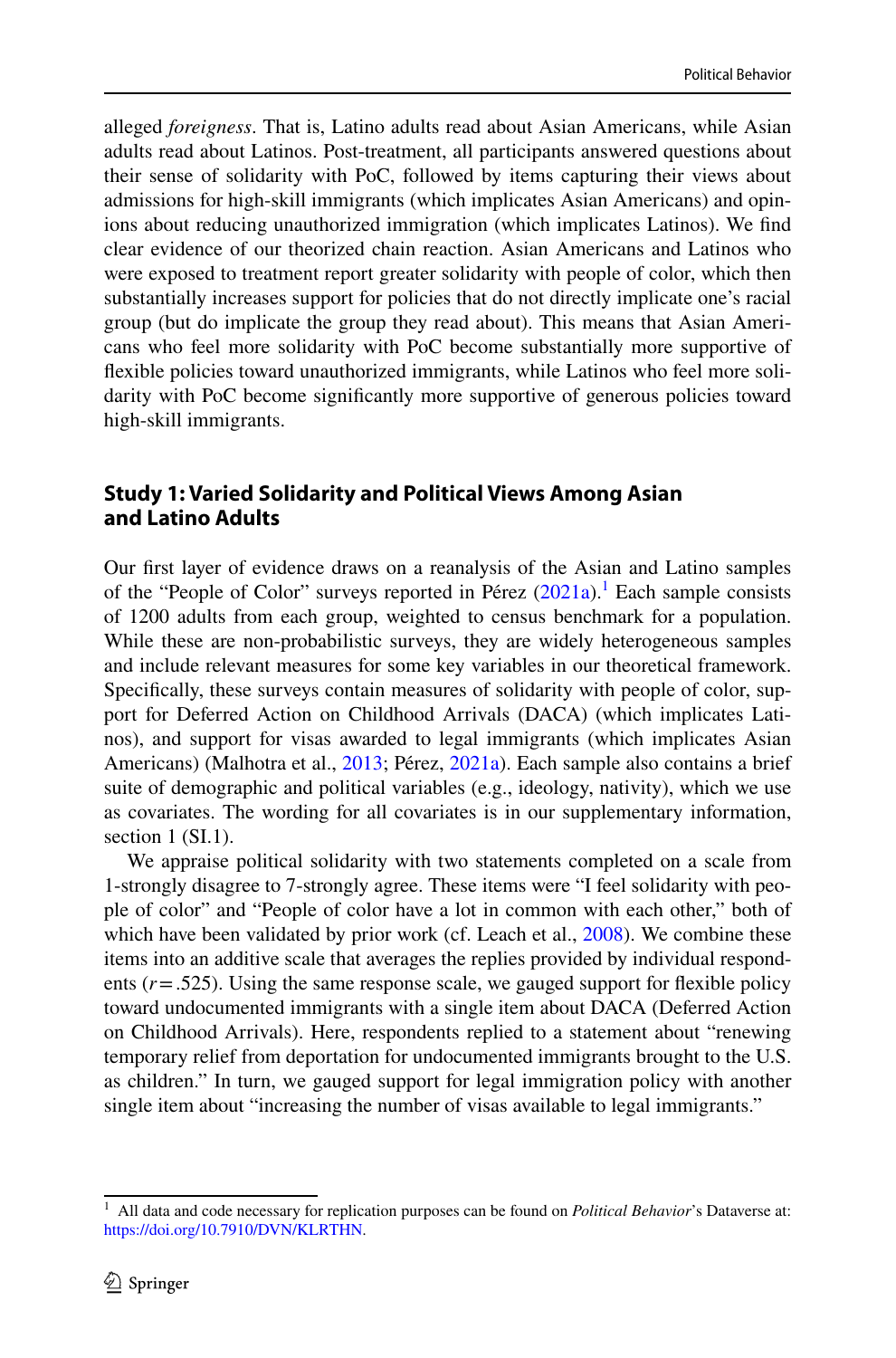|                  | Solidarity w/PoC | Support DACA      | Support visas  |
|------------------|------------------|-------------------|----------------|
| Solidarity       |                  | $.362*(.026)$     | $.282*(.024)$  |
| Asian American   | $-.042*(.009)$   | $-.053*(.011)$    | $-.028*(.011)$ |
| Liberal ideology | $.031*(.003)$    | $.055*(.004)$     | $.038*(.003)$  |
| $U.S.-born$      | $-.011(.009)$    | .010(.012)        | $-.046*(.011)$ |
| Education        | $-.008(.016)$    | .004(.020)        | .027(.019)     |
| Female           | $-.001(.009)$    | $.024*(.011)$     | .012(.010)     |
| Age (years)      | $-.001*(.0002)$  | $.001*$ $(.0003)$ | $-.002*(.003)$ |
| Constant         | $.561*(.021)$    | $.206*(.030)$     | $.450*(.029)$  |
| $R^2$            | .066             | .199              | .154           |

<span id="page-6-0"></span>**Table 1** Racial diferences in expressed solidarity with people of color and its association with political outcomes (Asian and Latino adults)

 $N=2400$  for all models. Entries are OLS coefficients with standard errors in parentheses. Except for age, all covariates are on a 0–1 range

\**p*<.05, two-tailed

Our frst hypothesis anticipates measurable diferences in expressed solidarity with PoC between Asian and Latino adults (H1a). We derive this prediction from each group's location in America's racial order (see Fig. [1\)](#page-2-0), where Asian individuals are considered a more *superior* group than Latinos, despite both groups being stereotyped as *foreign* and *un-American*. The specifc position of Asian individuals with respect to Latinos is such that the former is considered relatively more *superior* than the latter. Thus, we expect that Asian individuals will display lower baseline levels of solidarity than Latinos as a way to preserve their relatively higher status on this dimension. Indeed, consistent with this view, Craig and her collaborators [\(2021](#page-20-16)) show that Asian individuals are more likely to build political coalitions with Whites when considering issues that implicate allegedly *inferior* groups, like Latinos and African Americans. In addition, we hypothesize that, net of any baseline diferences in solidarity with people of color, higher levels of this variable will positively correlate with Asian and Latino support for policies that strongly implicate another minoritized community (H1b). To this end, we pool these samples and estimate the raw racial diference in each of these outcomes, while holding constant individual diferences in our suite of covariates. The key variables in these analyses are coded so that higher values refect greater quantities of a construct. We estimate OLS models, with all coefficients on a  $0-1$  interval to permit comparisons. Table [1](#page-6-0) reports the relevant results.

There we see under column 2 that in comparison to Latino respondents, Asian American respondents report reliably less solidarity with people of color (−.042,  $p < .001$ , two-tailed). This result aligns with (H1a), which predicts that Asian Americans' relatively more *superior* status in America's racial hierarchy should yield lower average levels of solidarity than an allegedly *inferior* group, like Latinos (e.g., Zou & Cheryan, [2017](#page-22-0)). Equally important, this pattern is independent of individual diferences in various demographics, as well as political ideology. We fnd this latter trend especially informative, since it suggests that the observed gap in expressed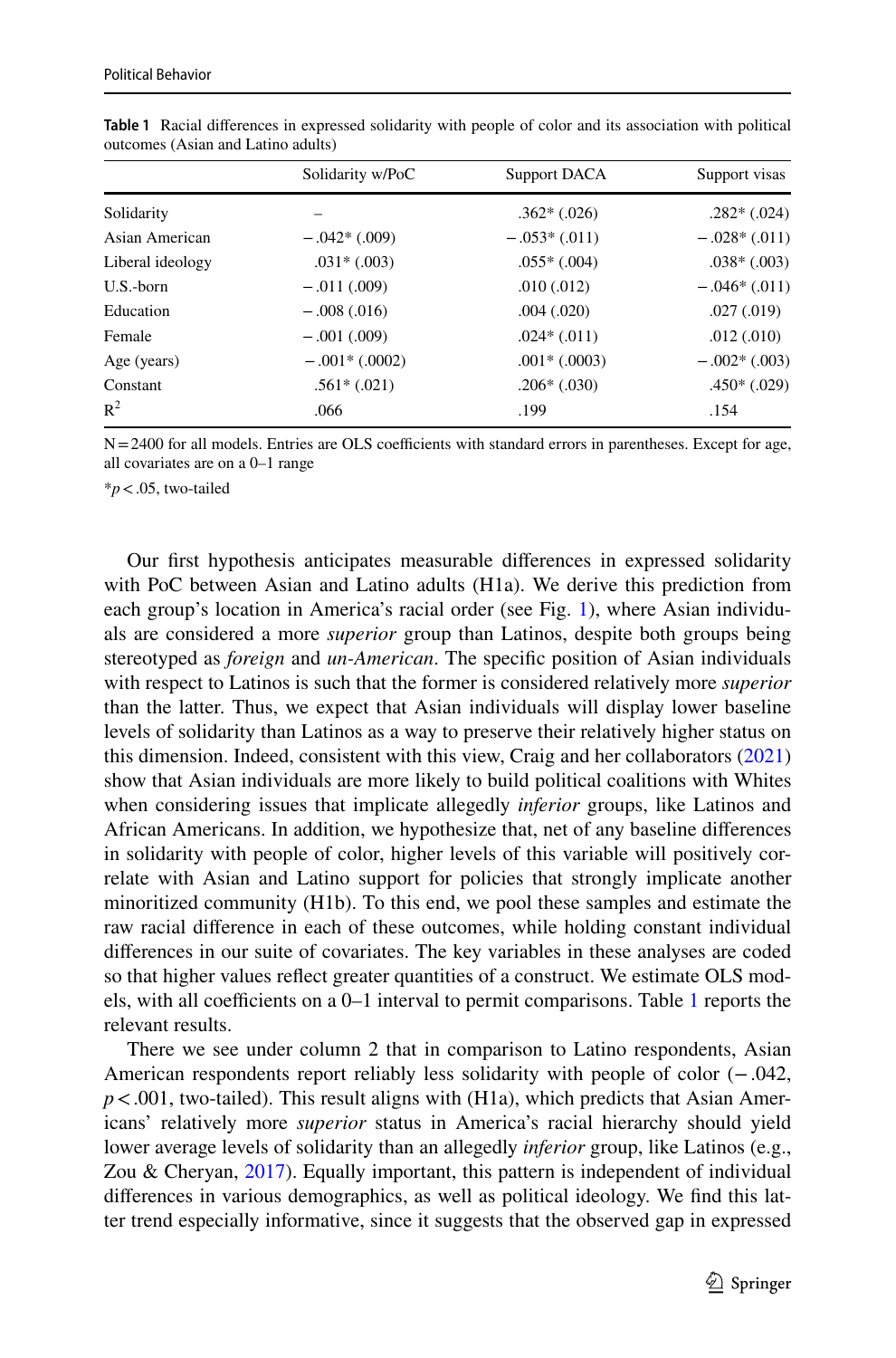solidarity between these two minoritized groups is not driven by possible diferences in the degree to which individuals in each group generally expresses "progressive" political views.

Is this variation in expressed solidarity with PoC associated with Asian and Latino support for policies that do not strongly implicate them? Some of the evidence in Table [1](#page-6-0) suggests it is. First, we fnd that in comparison to Latino adults, Asian American adults are reliably less supportive of DACA (−.053, *p*<.001, twotailed)—a proposal strongly associated with Latinos. Nevertheless, this gap in support is rivaled by expressed solidarity with PoC, which is signifcantly correlated with greater support for this policy initiative, thus affirming (H1b). In an initial analysis that we report in SI.2, we fnd that the association between solidarity and each outcome is not moderated by one's racial/ethnic classifcation as Asian versus Latino. Table [1](#page-6-0) therefore reports pooled associations that capture the relationship between solidarity and each outcome across Asian American and Latino adults in this survey. This lets us to see that a shift from the lowest to highest level of solidarity with PoC is reliably associated with stronger support for DACA among Asian Americans and Latinos  $(.362, p < .001,$  two-tailed). Hence, notwithstanding racial diferences in support for DACA (see column 3), a greater sense of solidarity with PoC is associated with greater support for this policy among both Asian American and Latino adults in our sample.

Turning to the realm of legal immigration, we uncover comparable evidence to what we just reported, but with one wrinkle. In a domain that, we argue, strongly implicates Asian Americans, we still observe a negative correlation between being Asian American and support for increasing visas for legal immigrants. This gap is numerically smaller than what we observed in our analysis of DACA preferences, yet this difference between coefficients is statistically indistinguishable from zero. We think this unexpected pattern might be due to a looser correspondence than anticipated between the wording of our legal immigration item and the high-skill nature of legal immigration that implicates Asian Americans, since our item here does not expressly make that connection (Malhotra et al., [2013\)](#page-20-15). We investigate this further in Studies 2–3.

Finally, setting aside this result for now, we again see that greater reported solidarity with PoC is positively associated with Asian and Latino support for legal immigrant visas  $(.282, p < .001,$  two-tailed), thus further underlining the role that solidarity with people of color might play in unifying political opinions among assorted minoritized groups. In short, despite racial diferences in support for visas for legal immigrants, a stronger sense of solidarity with PoC is associated with greater support for this policy initiative among Asian American and Latino adults in this sample. In SI.2, we again show that this connection between solidarity and support for visas for legal immigrants does not vary reliably by whether one is Asian American or Latino.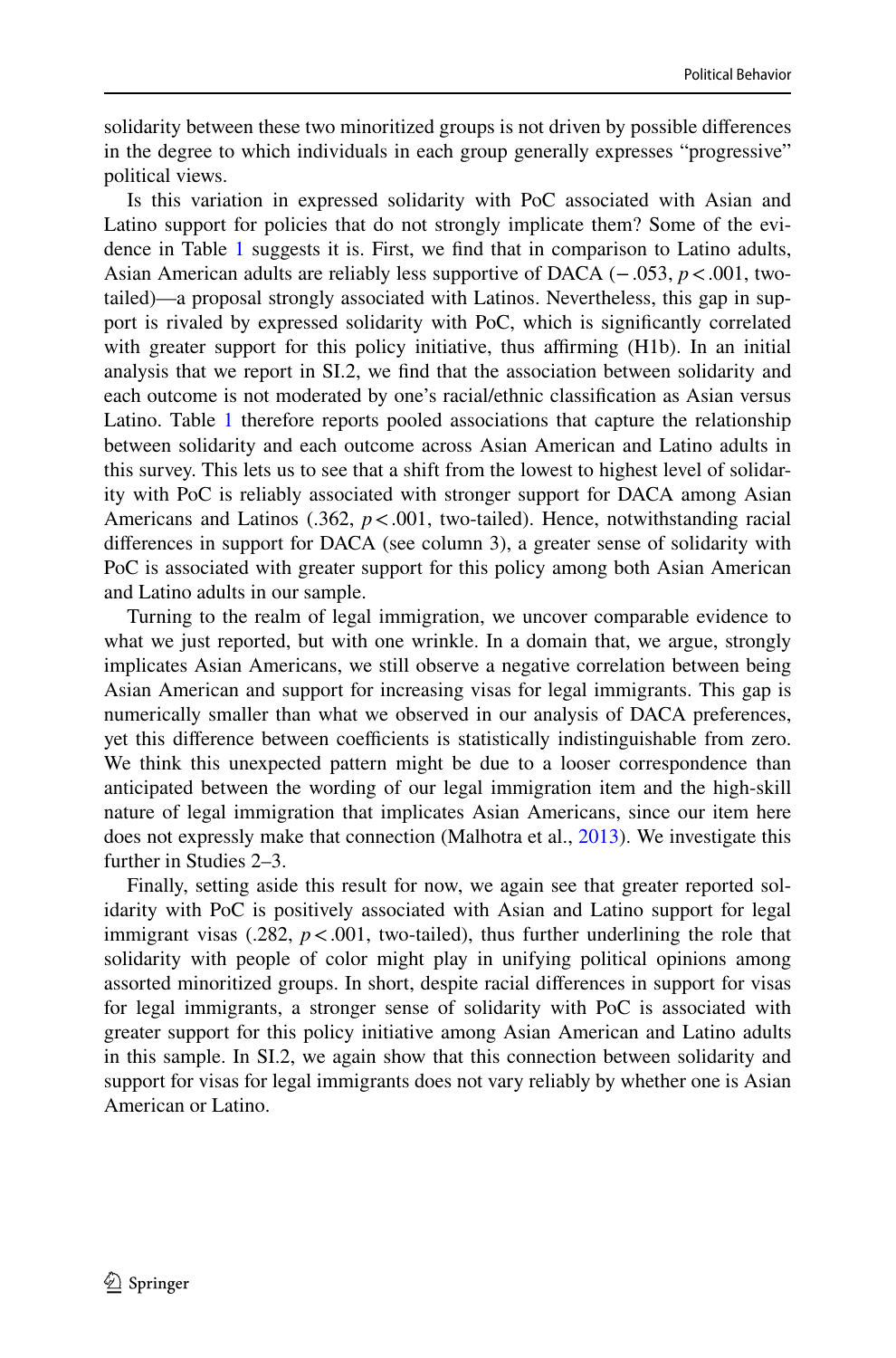## **Study 2: Heightening Latino Solidarity with PoC and Forging Political Unity with Asian Americans**

Study 1 provides correlational evidence that generally aligns with our perspective on two key fronts. First, consistent with our proposed framework, we fnd that, at baseline, Asian Americans and Latinos report reliably diferent levels of expressed solidarity with people of color. This diference in solidarity is consistent with our reasoning about the varied social positions of minoritized groups in America's racial order (see Fig. [1\)](#page-2-0). Second, our analysis suggests that, at least on the issue of undocumented immigration, Latino adults are, as expected, more supportive of fexible policy in this domain than Asian Americans. Nonetheless, there are at least two blind spots in this analysis. The frst one is that in the realm of legal immigration, which we claim strongly implicates Asian Americans, adults from this population reported mildly lower (not higher) levels of support in this domain. We attribute this to the imprecise wording of our legal immigration item in that analysis, which did not emphasize the high-skill fows of legal immigrants most strongly associated with Asian Americans (cf. Malhotra et al., [2013\)](#page-20-15). Second, and perhaps more importantly, we have yet to fnd evidence that diferences in solidarity with PoC can be bridged and become directly consequential for politics. Study 2 begins to address these two points.

In partnership with Dynata, an online survey platform, we recruited a sizeable sample of Latino adults ( $N=624$ ) to participate in a brief 8-min survey. After consenting to participate, Latino respondents answered a few demographic questions (e.g., age, gender, education, nativity) (see SI.1 for question wording and balance checks). Following this, participants were randomly assigned to one of two conditions. Drawing on prior work (Hopkins et al., [2020\)](#page-20-17), our control group exposed participants to an article depicting the gradual extinction of giant tortoises. In turn, participants in the treatment condition read an article of comparable length that described continued discrimination against Asian Americans (see page 8, SI.1).

Our manipulation was presented as a news brief about "Asians' Decades-Long Exclusion in the U.S." The article highlights the continued prejudice and discrimination that Asian individuals experience as *perpetual foreigners*, similar to many Latinos.

In this way, we manipulate a sense of *similarity* in discrimination experiences between groups, not similarity in identity, which aligns with our proposed mechanism and is consistent with prior work showing how highlighting intergroup similarity is sufficient to trigger a sense of commonality between diverse individuals (e.g., Cortland et al., [2017](#page-20-10); Pérez, [2021a](#page-21-1)). Hence, our treatment article overwhelmingly centers around the Asian experience with racism, while making two passing connections to a similar experience among Latinos. In a paragraph consisting of 245 words, 2 of them refer to "Latinos", which is 1% of the total. An efect from this treatment will suggest that a link between one's ingroup and another minoritized outgroup must be made in order for solidarity to reliably increase.

To ensure that individuals were, in fact, treated, Latino participants completed a manipulation check asking them to indicate whether "The information I read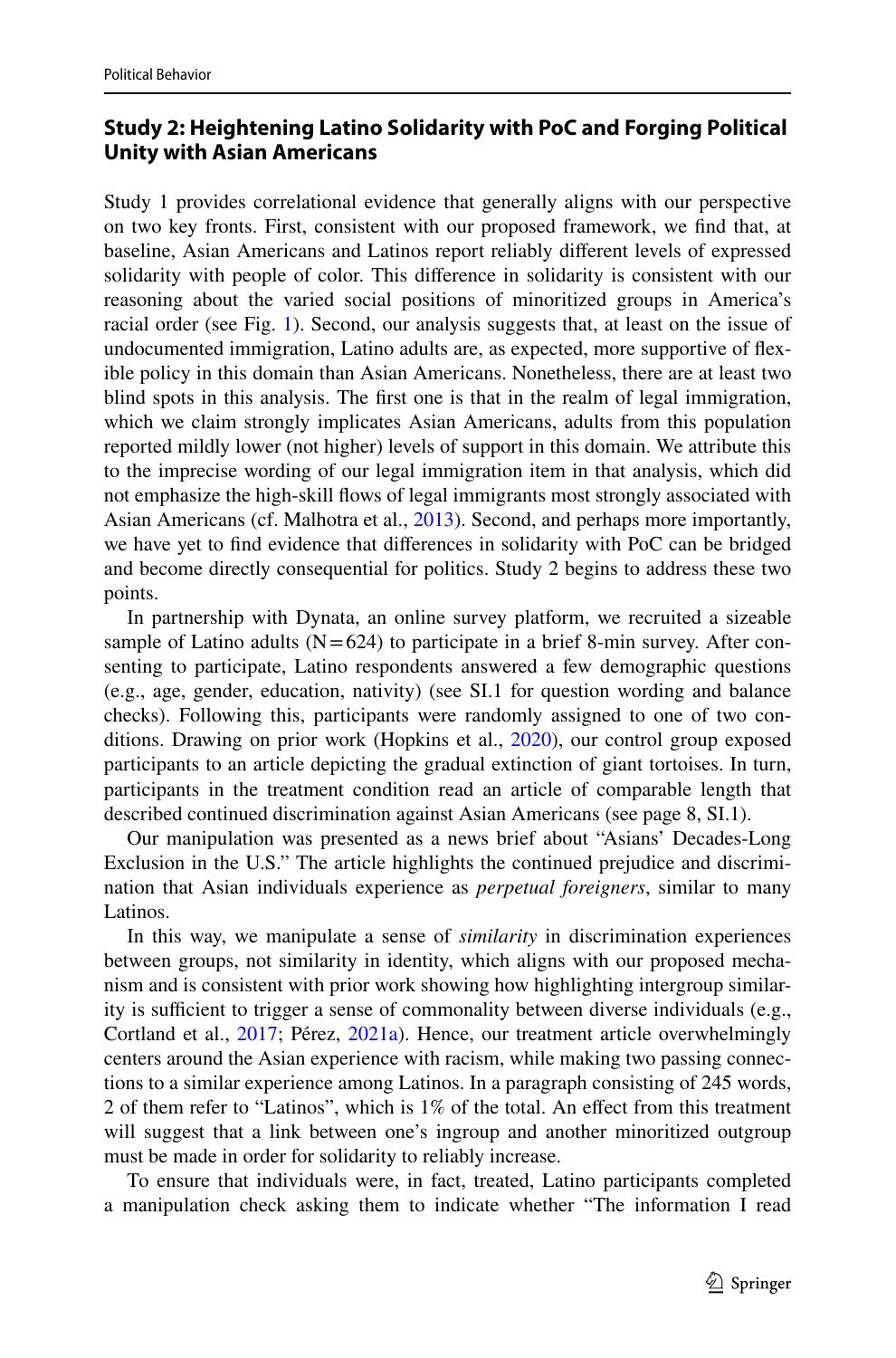highlighted how Asian Americans are still viewed as *not fully American*." Fifty-nine (59) participants failed this manipulation check, which is about 9% of our sample. We exclude these participants from our analyses, although including them does not alter the substantive conclusions we draw from these data, but does make our estimates less precise given the "noise" that inattentive respondents introduce (SI.3).

Following our manipulation check, participants completed two (2) statements designed to capture our mediator, solidarity with people of color, with one item being reverse-worded in order to mitigate possible acquiescence bias. This particular statement read "The problems of Blacks, Latinos, Asians, and other minorities are too diferent for them to be allies or partners." Both items were answered on a scale from 1-strongly disagree to 5-strongly agree. We code and scale them so that higher values reflect a stronger sense of solidarity with PoC.<sup>[2](#page-9-0)</sup>

Following appraisal of our mediator, we administered a pair of two-item batteries gauging support for an easier admissions process for high-skill immigrants, a domain that strongly implicates Asian Americans (e.g., Malhotra et al., [2013](#page-20-15); Pérez, [2021a](#page-21-1)); and support for more fexible policies toward unauthorized immigrants, a realm that strongly implicates Latinos (e.g., Pérez, [2016](#page-21-21); Valentino et al., [2013](#page-21-22)). For example, one of the items gauging support for high-skill immigrants asked participants to indicate their degree of agreement with "Increasing the number of H1-B visas, which allow U.S. companies to hire people from foreign countries to work in highly skilled occupations, such as engineering, computer programming, and high-technology." This wording, we believe, should tap more precisely into the connection between legal immigration and Asian American immigrants. In the realm of unauthorized immigration, one of the items captures support for undocumented immigrants by asking participants to indicate the extent to which they support "increasing the number of border patrol agents at the U.S.-Mexico border", which is reverse-worded and focuses on America's southern border in order to link it more directly to Latinos. All four of these policy items (SI.1) were completed on a scale from 1-strongly disagree to 5-strongly agree. We combine each pair of items into additive indices so that higher values refect greater support for fexible immigration policies in each domain. This has the added virtue of attenuating measurement error in our estimation (Brown,  $2007$ ).<sup>[3](#page-9-1)</sup> In our analyses, all variables run along a 0 to 1 interval, thus allowing us to interpret our OLS coefficients as percentage-point shifts.

<span id="page-9-0"></span><sup>&</sup>lt;sup>2</sup> These items correlate positively, but modestly ( $\rho$  = .09), likely because of the reverse-worded item. Nonetheless, we scale these items based on their prior validation (cf. Leach et al., [2008\)](#page-20-12) and because we expected them to correlate positively, which they do, albeit weakly. Our predicted efects generally emerge if we only use either item as a mediator, but with mixed precision (SI.4). This further affirms our decision to scale these items to reduce measurement error (Brown, [2007\)](#page-19-3).

<span id="page-9-1"></span><sup>&</sup>lt;sup>3</sup> Legal immigration items ( $\rho$  = .56). Undocumented immigration items ( $\rho$  = .11). Again, the positive, but low, correlation here is likely due to our reverse-worded item in this latter pair. Our estimates generally do not difer, directionally, if we model single items instead, but their statistical precision is mixed (S.4).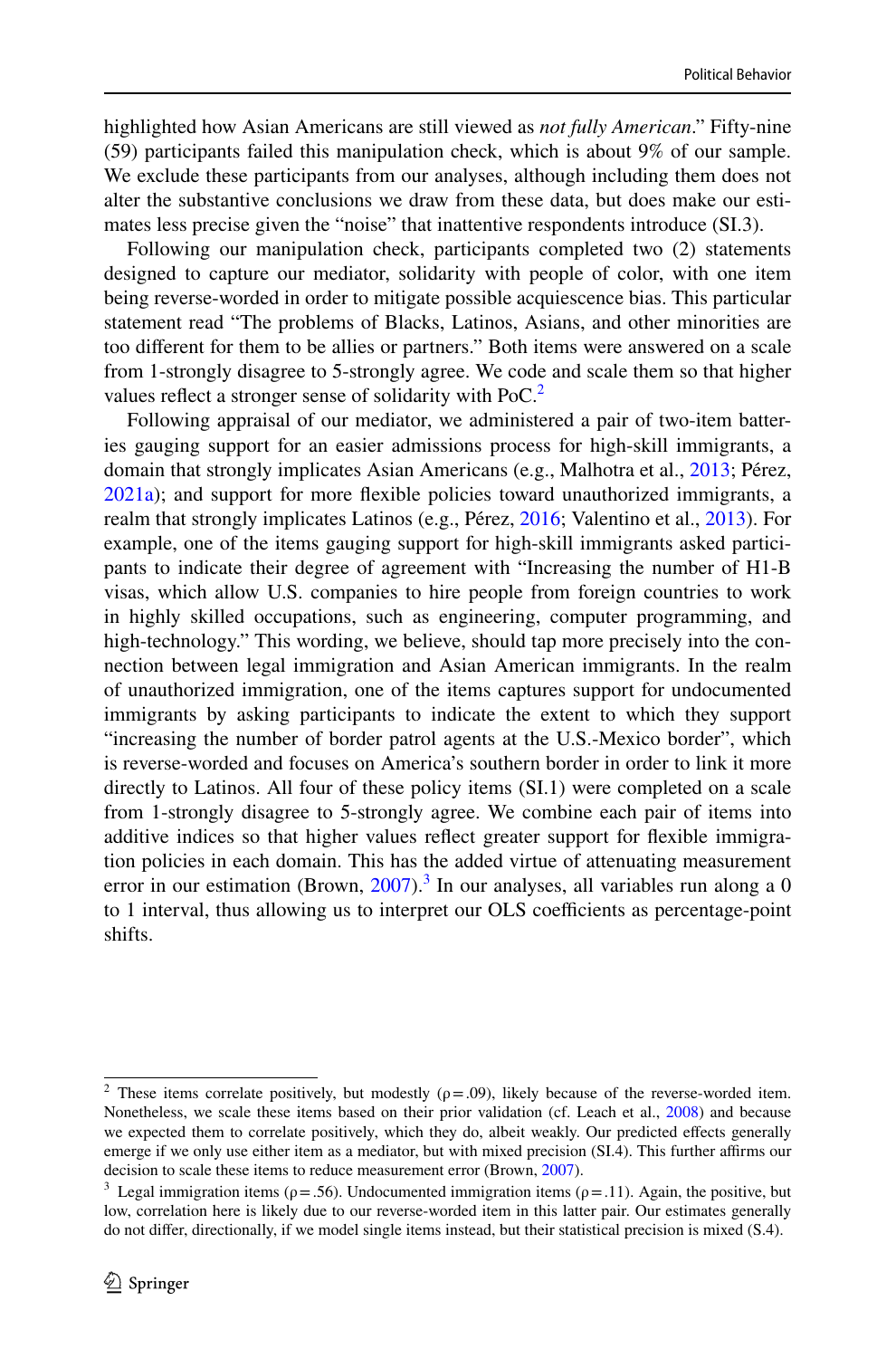|                                                   | Solidarity<br>(mediator) | Support flexible policy<br>(undocumented) |
|---------------------------------------------------|--------------------------|-------------------------------------------|
| A. Outcome: policy toward undocumented immigrants |                          |                                           |
| Treatment: Asians as <i>perpetual foreigners</i>  | $.049*(.019)$            | $-.018(.019)$                             |
| Mediator: solidarity with PoC                     |                          | $.258*(.042)$                             |
| Covariate: liberal ideology                       |                          | $.168*(.036)$                             |
| Constant                                          | $.636*(.013)$            | $.303*(.033)$                             |
| N                                                 | 542                      | 531                                       |
|                                                   | Solidarity<br>(mediator) | Support flexible policy<br>(high-skill)   |
| B. Outcome: policy toward high-skill immigrants   |                          |                                           |
| Treatment: Asians as <i>perpetual foreigners</i>  | $.049*(.019)$            | $-.010(.021)$                             |
| Mediator: solidarity with PoC                     |                          | $.286*(.046)$                             |
| Covariate: liberal ideology                       |                          | $.125*(.039)$                             |
| Constant                                          | $.636*(.013)$            | $.424*(.036)$                             |
| N                                                 | 542                      | 539                                       |

<span id="page-10-0"></span>**Table 2** Shared marginalization produces more unifed political opinions through solidarity with people of color (Latino adults)

Entries are OLS coefficients with standard errors in parentheses. All covariates are on a 0–1 range \**p*<.05, two-tailed

### **Study 2's Results**

In our mediation analysis here, the essential step is establishing the connection between our treatment and expressed solidarity between people of color. Earlier renditions of mediation analyses (Baron & Kenny, [1986\)](#page-19-4) suggested that a direct efect was necessary to establish a mediation pattern. Across nearly 4 decades, methodologists in psychology have discovered that such direct efects are neither necessary, nor sufficient (Hayes, [2021](#page-20-19); Igartua & Hayes, 2021; Zhao et al., [2010](#page-21-23)). What *is* essential is for a treatment to reliably afect a mediator; and, for a mediator to infuence an outcome(s). Given that prior work suggests liberal ideology is a key infuence on the attitudes of people of color (Pérez, [2021a](#page-21-1)), we include a pre-treatment measure of this variable as a covariate to ensure that any association between solidarity and our outcomes is independent of the infuence of liberal ideology.

Table [2](#page-10-0) displays the key result for this part of our analysis. In panel A, we see that relative to the control, Latinos who read about the continued marginalization of Asian Americans as *perpetual foreigners* reliably increased their sense of solidarity with people of color by about 5 percentage points  $(.049, p < .013)$ : a measurable efect that is substantively meaningful. What happens in light of this shift in solidarity with PoC among Latinos? As the third column in Table [2](#page-10-0) reveals, this heightened sense of solidarity leads Latino adults to substantially increase their support for fexible policies toward unauthorized immigrants  $(.258, p < .001,$  two-tailed), which is a large increase of nearly 26 percentage points, net of the infuence of liberal ideology  $(.168, p < .001).$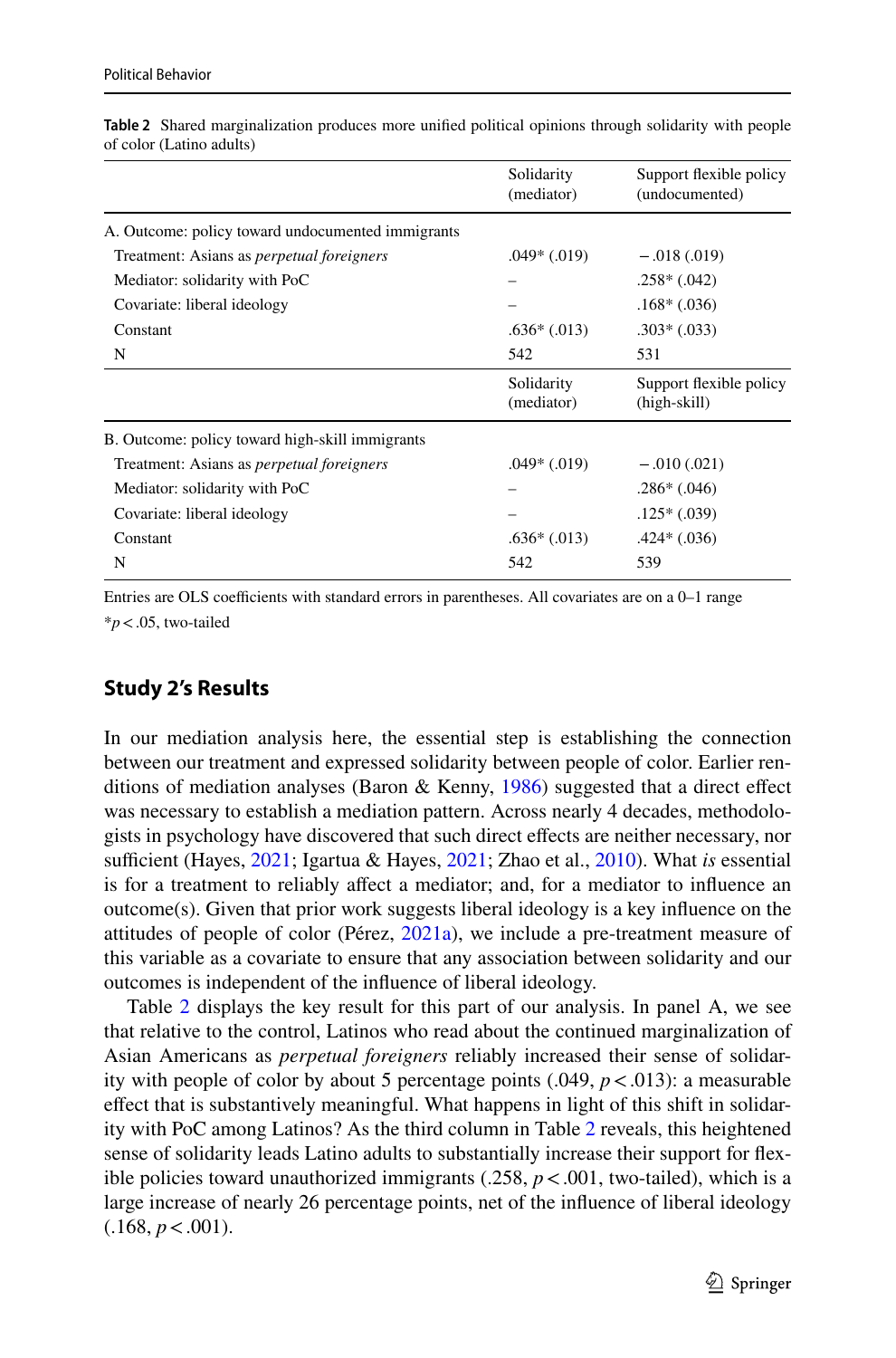

<span id="page-11-0"></span>**Fig. 2** Signifcant indirect efect from treatment to policy opinions through Latinos' sense of solidarity with PoC. Panel **A** refers to the analysis where policy toward unauthorized immigration is the outcome. Panel **B** refers to the analysis where policy toward high-skill immigraiton is the outcome

More importantly, perhaps, panel B in Table [2](#page-10-0) reveals comparable effects for support of fexible policy toward high-skill immigrants: a domain that strongly implicates Asian Americans. Relative to our control, our *perpetual foreigner* treatment increases Latino solidarity with people of color by about 5 percentage points  $(0.049, p < 0.013)$ . In turn, this sharpened sense of solidarity also leads Latino adults to express signifcantly more support for policies that beneft high-skill immigrants  $(0.286, p < 0.001)$ —an effect that, again, is independent of the influence of liberal ideology (.125,  $p < .002$ ). These patterns imply that the heightened sense of solidarity Latinos feel in this experiment leads them to support more fexible policies in each domain at comparable levels, even though the realm of high-skill immigration strongly implicates Asian Americans.

Further analysis of these indirect efects from treatment, to solidarity, to policy support suggests they are reliably diferent from zero, thus providing additional validation of this proposed pathway, which we depict in Fig. [2.](#page-11-0) [4](#page-11-1) There we see that our

<span id="page-11-1"></span><sup>&</sup>lt;sup>4</sup> We assess the significance of these indirect paths by estimating the Average Causal Mediation Effect (ACME). This allows us to generate 95% confdence intervals for each indirect efect. Each indirect efect in Table [2](#page-10-0) (panels A and B) is reliably diferent from zero (ACME—unauthorized immigration: .014, 95% CI .003, .026; ACME high-skill immigration: .015, 95% CI .003, .028).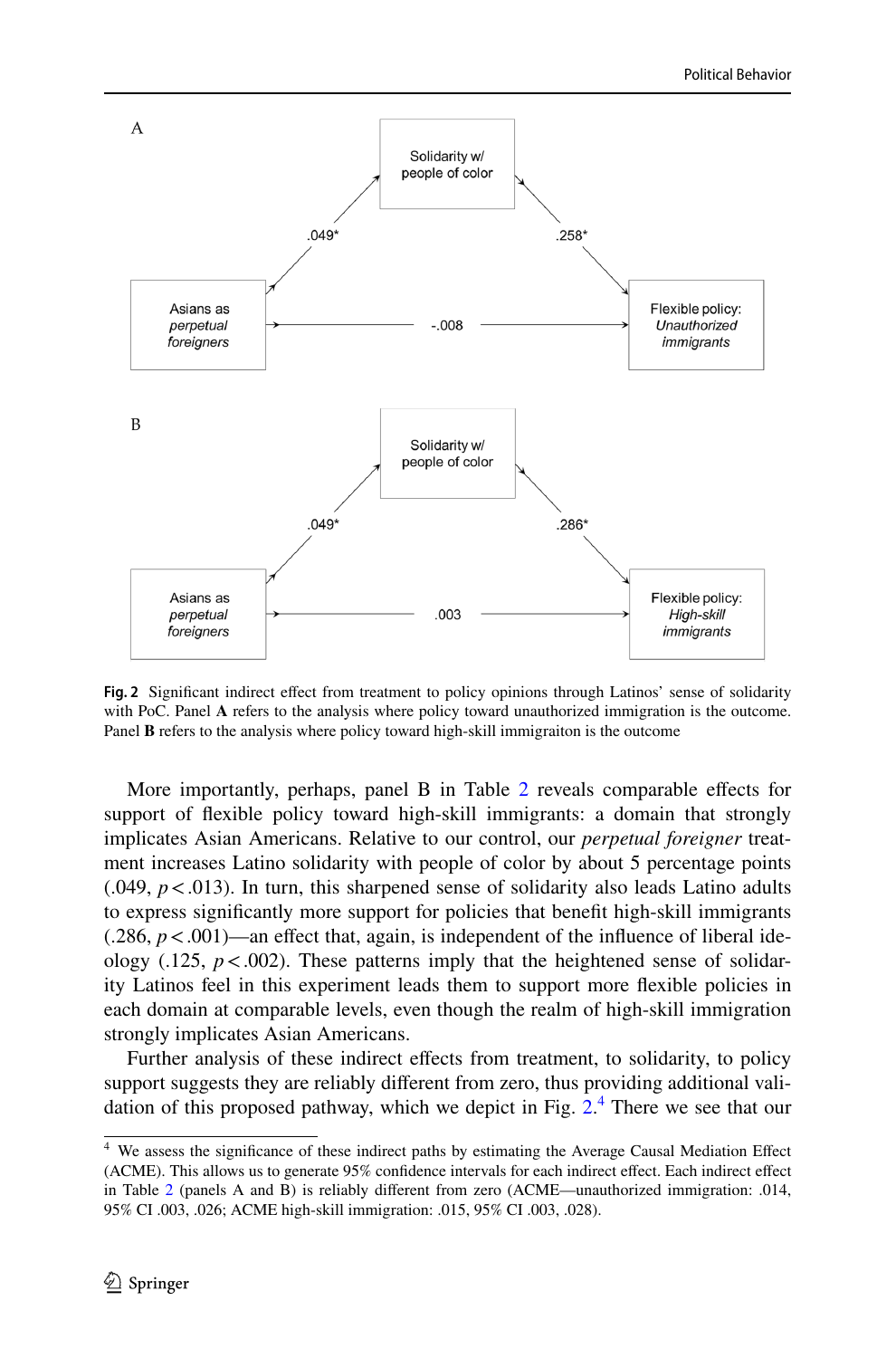treatment works entirely through our proposed mediator, solidarity with people of color. Specifcally, exposure to Asians' continued marginalization as *perpetual foreigners* leads Latino adults to express more solidarity with PoC, which then heartily increases their support for fexible policies aimed at unauthorized and high-skill immigration.

In addition to adjusting our mediation estimates for liberal ideology, we also follow the advice of some methodologists (e.g., Imai & Yamamoto, [2013;](#page-20-20) Zhao et al., [2010](#page-21-23)) by conducting sensitivity analyses on the downstream paths displayed in pan-els A and B (Fig. [2](#page-11-0)). These tests estimate how large the error correlation  $(\rho, rho)$ between our mediator and an *unmodeled* confounder must be in order for this downstream association to be completely compromised. In our supplementary information (SI.5), we show that the connection between heightened solidarity with PoC and each of these outcomes vanishes to zero when  $\rho \geq 26$ , which reflects a moderate degree of robustness. This sensitivity analysis, coupled with the inclusion of ideology as a covariate, increases confdence in our observed mediation pattern. We revisit these fndings in our conclusion and discuss what they imply for future research on the bonding role of solidarity among PoC.

### **Study 3: Same Pathway, Diferent Community of Color (Asian Americans)**

Study 2 established that Latino adults who read about the continued marginalization of Asians as *perpetual foreigners* expressed signifcantly more solidarity with all people of color—including Asian Americans. In turn, this heightened sense of a common bond with other racially minoritized individuals was reliably and robustly associated with large downstream increases in Latino support for policies that implicate their own pan-ethnic group, as well as a racial outgroup (i.e., Asian Americans). Yet a crucial question remains: to what extent is this observed dynamic replicable and applicable beyond Latino adults? To answer this, we undertook Study 3, which appraised the same chain reaction from shared marginalization, to solidarity with PoC, to shared political views among Asian American adults  $(N=641)$ : a major minoritized group, whose politics generally receive less attention in the literature on racial politics (Wong et al., [2011\)](#page-21-24).

Study 3 was identical in terms of platform, structure, and sequence to the one behind Study 2. The only diference between Study 3 and the previous experiment is our focus on Asian American adults  $(N=641)$ , which means that our treatment here exposes members of this racial group to information about how Latinos continue facing marginalization as *perpetual foreigners* (see page 7 in S.1 for treatment wording). This 245-word treatment overwhelmingly focused on Asians, with 1% of the word total referencing Latinos. Hence, an efect from this treatment will also suggest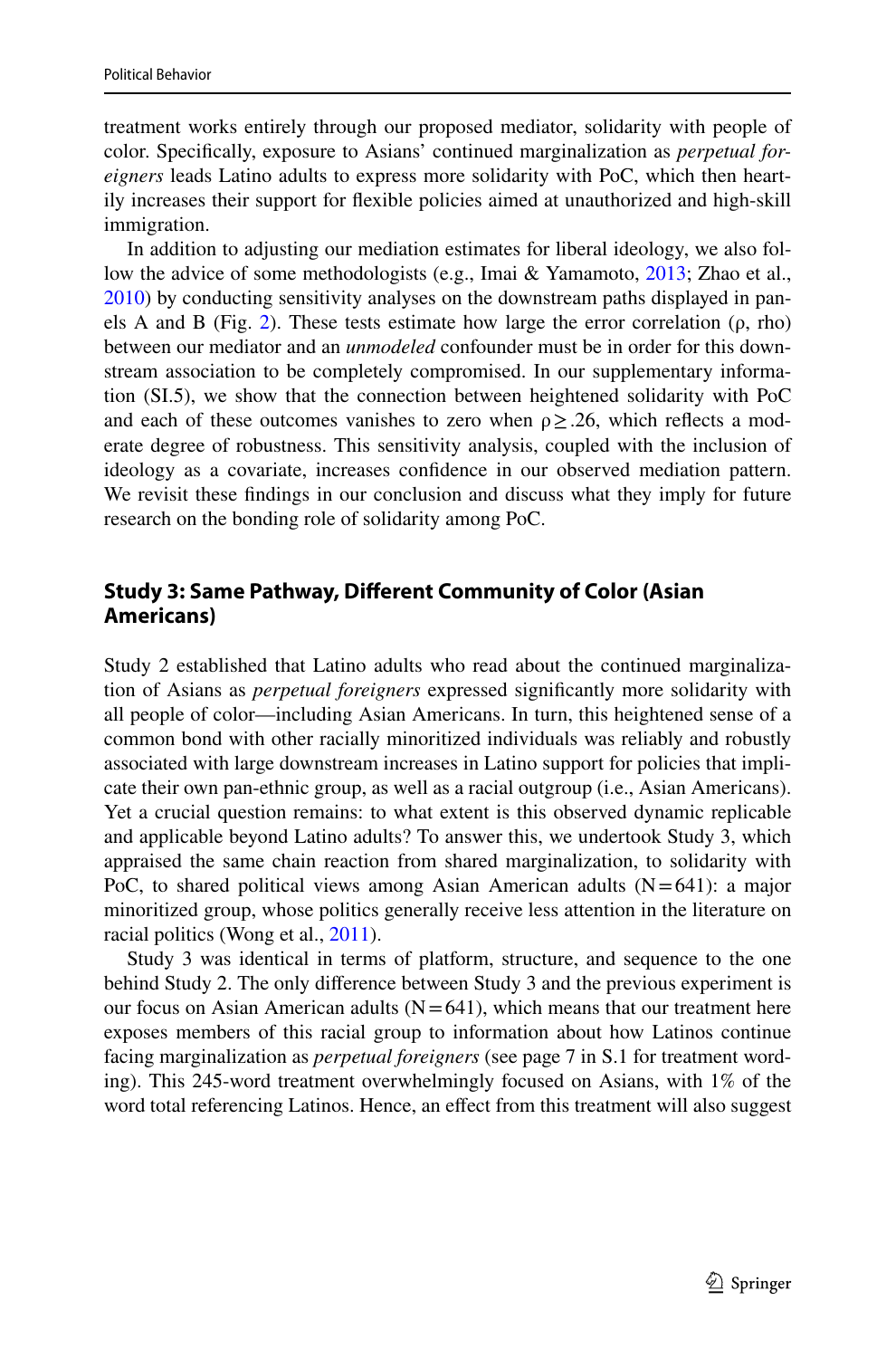|                                                   | Solidarity<br>(mediator) | Support flexible<br>policy (high-skill)        |
|---------------------------------------------------|--------------------------|------------------------------------------------|
| A. Outcome: policy toward high-skill immigrants   |                          |                                                |
| Treatment: Latinos as <i>perpetual foreigners</i> | $.044*(.017)$            | .004(.018)                                     |
| Solidarity with PoC                               |                          | $.195*(.046)$                                  |
| Covariate: liberal ideology                       |                          | $.163*(.039)$                                  |
| Constant                                          | $.616*(.012)$            | $.478*(.032)$                                  |
| N                                                 | 557                      | 553                                            |
|                                                   | Solidarity (mediator)    | Support flexible<br>policy (undocu-<br>mented) |
| B. Outcome: policy toward undocumented immigrants |                          |                                                |
| Treatment: Latinos as <i>perpetual foreigners</i> | $.044*(.017)$            | .000(.018)                                     |
| Solidarity with PoC                               |                          | $.227*(.045)$                                  |
| Covariate: Liberal ideology                       |                          | $.329*(.038)$                                  |
| Constant                                          | $.618*(.012)$            | $.179*(.031)$                                  |
| N                                                 | 557                      | 547                                            |

<span id="page-13-1"></span>**Table 3** Shared marginalization produces more unifed political opinions through solidarity with people of color (Asian American adults)

Entries are OLS coefficients with standard errors in parentheses. All covariates are on a 0–1 range \**p*<.05, two-tailed

that a link between one's ingroup and another minoritized outgroup must be made in order for solidarity to reliably increase.

As in our prior experiment, our analysis here focuses on Asian participants who passed our manipulation check and appraises the links from treatment to solidarity to political views about legal immigration for high-skilled workers and opinions about unauthorized immigration.<sup>[5](#page-13-0)</sup> Fifty-two (52) participants failed this manipulation check or 8% of our sample. We exclude these participants from further analysis, although our inferences remain substantively unchanged if we include them (SI.3). In addition, we once again include liberal ideology as a covariate. All variables again run on a 0–1 interval to facilitate interpretation.

# **Study 3's Results**

Do Asian Americans express greater solidarity with PoC when primed with information about the marginalization of Latinos as *perpetual foreigners*? The results in Table [3](#page-13-1) suggest they do. Panel A indicates that compared to our control group, Asian

<span id="page-13-0"></span><sup>&</sup>lt;sup>5</sup> The correlation between our solidarity items is again positive, but modest ( $\rho$  = .132), which we attribute to our reverse-worded item. Consistent with this reasoning, the correlation between our undocumented immigration items (one of which is reverse-worded) is also positive and moderate in size  $(p=.265)$ . Finally, the correlation between our legal immigration item pair is positive and substantial  $(\rho = .658)$ . We draw the same directional inferences if we use single items to assess our mediator and outcomes (SI.4).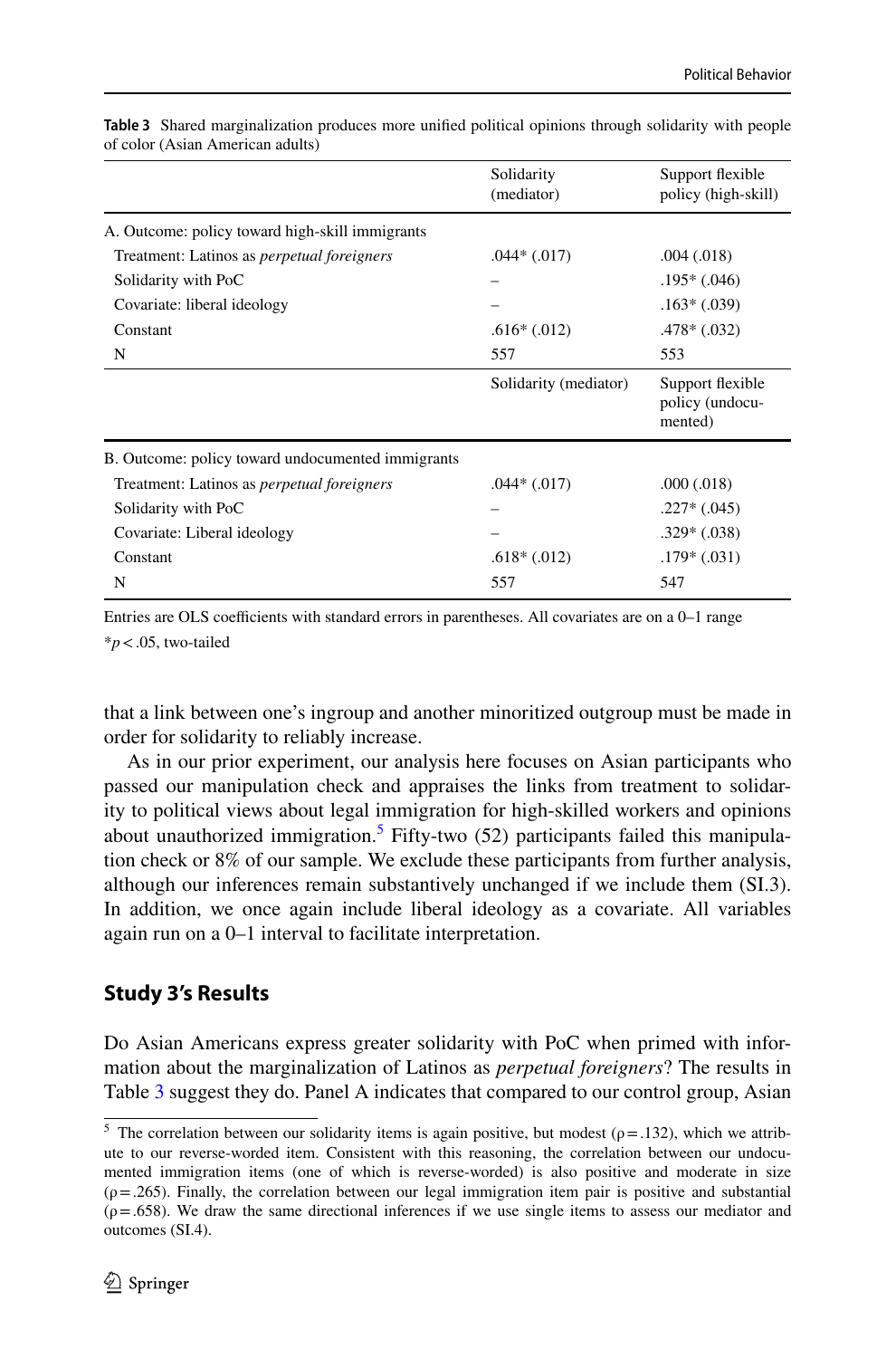

<span id="page-14-1"></span>**Fig. 3** Signifcant indirect efect from treatment to policy opinions through Asians' sense of solidarity with PoC. Panel **A** refers to the analysis where policy toward high-skill immigration is the outcome. Panel **B** refers to the anlaysis where policy toward unauthorized immigration is the outcome

Americans who read about the systematic marginalization of Latinos as *foreign* and *un-American* expressed a stronger sense of solidarity with PoC—a reliable increase of about 4 percentage points  $(.044, p < .011,$  two-tailed). In turn, an increase in solidarity with PoC is associated with a nearly 20 percentage point increase in Asian support for policies toward high-skilled immigration (.195, *p*<.001, two-tailed), independently of the influence of liberal ideology  $(.163, p < .001)$ .

More importantly, perhaps, when we turn to support for fexible policy toward undocumented immigrants, we fnd that exposure to treatment increases Asians expression of solidarity with PoC by about 4 percentage points  $(.044, p < .011,$  twotailed). In turn, a unit increase in solidarity with people of color is associated with an increase in Asian American support for more fexible policy toward undocumented immigrants by nearly twenty-three percentage points  $(.227, p < .001,$  two-tailed), a pattern that is also independent of the influence of liberal ideology  $(.329, p < .001,$ two-tailed). Similar to the results we uncovered in our experiment on Latinos, the indirect effects reported here are also reliably different from zero.<sup>[6](#page-14-0)</sup>

<span id="page-14-0"></span><sup>6</sup> We again estimate the ACMEs for each outcome under analysis: (high-skill immigration: .010, 95% CI .001, .017; undocumented immigration .010, 95% CI .002, .019).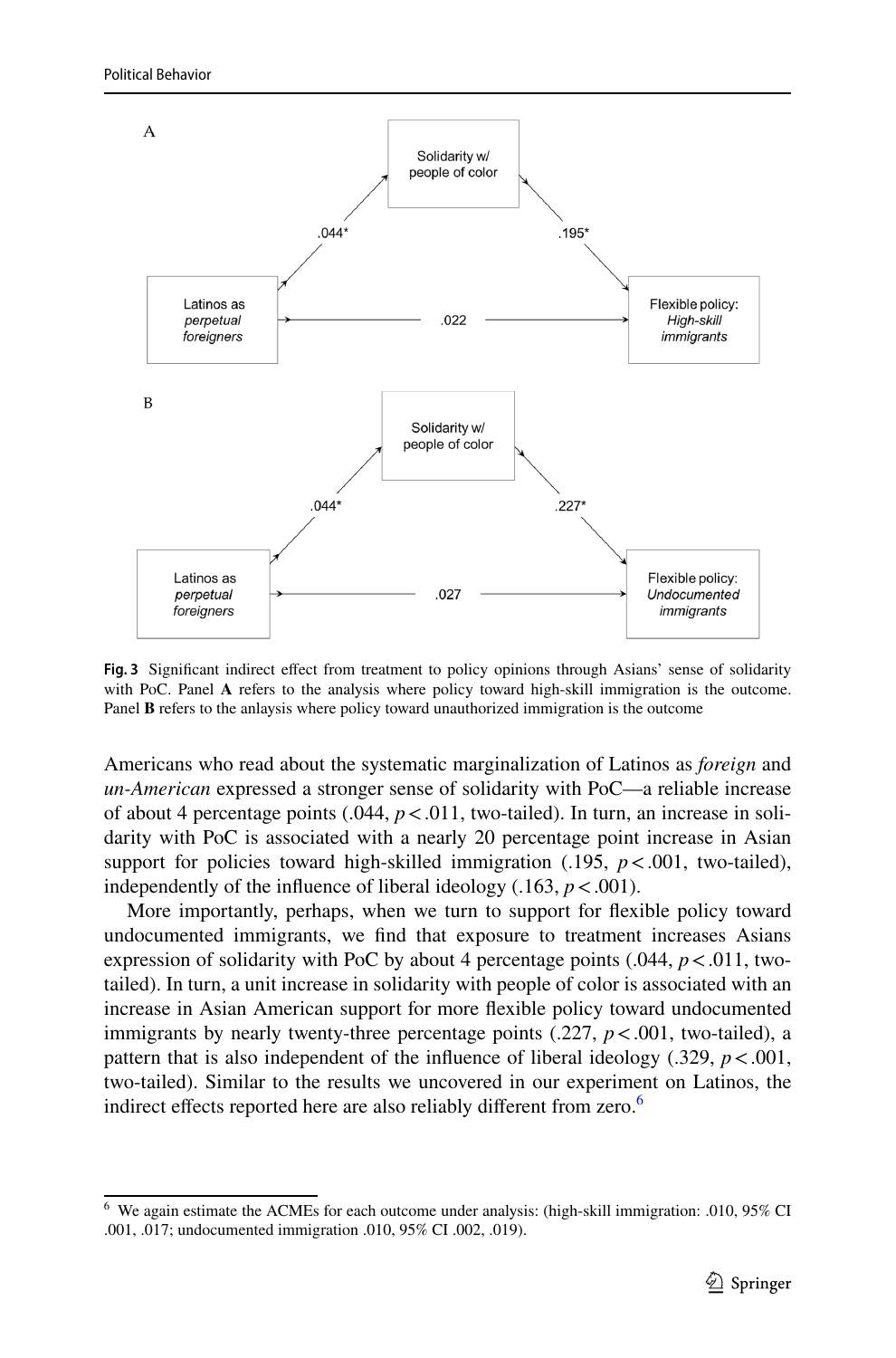

<span id="page-15-0"></span>**Fig. 4** Solidarity unifes PoC support for fexible policy toward undocumented immigrants



<span id="page-15-1"></span>**Fig. 5** Solidarity unifes PoC support for fexible policy toward high-skill immigrants

We depict in Fig. [3](#page-14-1) the mediation process we uncover in our Asian sample. There we see that our treatment works completely through our hypothesized mediator, solidarity with people of color. In particular, exposure to Latinos' marginalization as *perpetual foreigners* causes Asian American adults to express more solidarity with people of color, which then substantially increases their support for fexible policies aimed at unauthorized and high-skill immigration.

In line with our analysis of Study 2, we also assess here the sensitivity of our mediation result to possible confounding. Recall that this test appraises how large the error correlation (ρ, rho) between our mediator and an *unmodeled* confounder must be in order for this downstream association to be compromised. In S.5, we show that this downstream path has a moderate degree of robustness to confounding as well, with  $\rho \geq 0.17-0.21$ , a value that is net of the inclusion of liberal ideology as a covariate (Pérez, [2021a](#page-21-1)). We return to this issue in the conclusion and discuss its implications for additional theoretic innovations going forward.

But before getting to our conclusion, let us address one last major point. Our framework anticipates that in light of heightened solidarity, people of color will express more unifed political views. With our results from our two experiments in hand, we now have the evidence needed to speak more directly to this point. As Fig. [4](#page-15-0) reveals, in the absence of solidarity with people of color (light-gray bars), Latino (.368, 95% CI .311, .425) and Asian (.282, 95% CI .222, .342) support for fexible policy toward unauthorized immigrants varies appreciably in the expected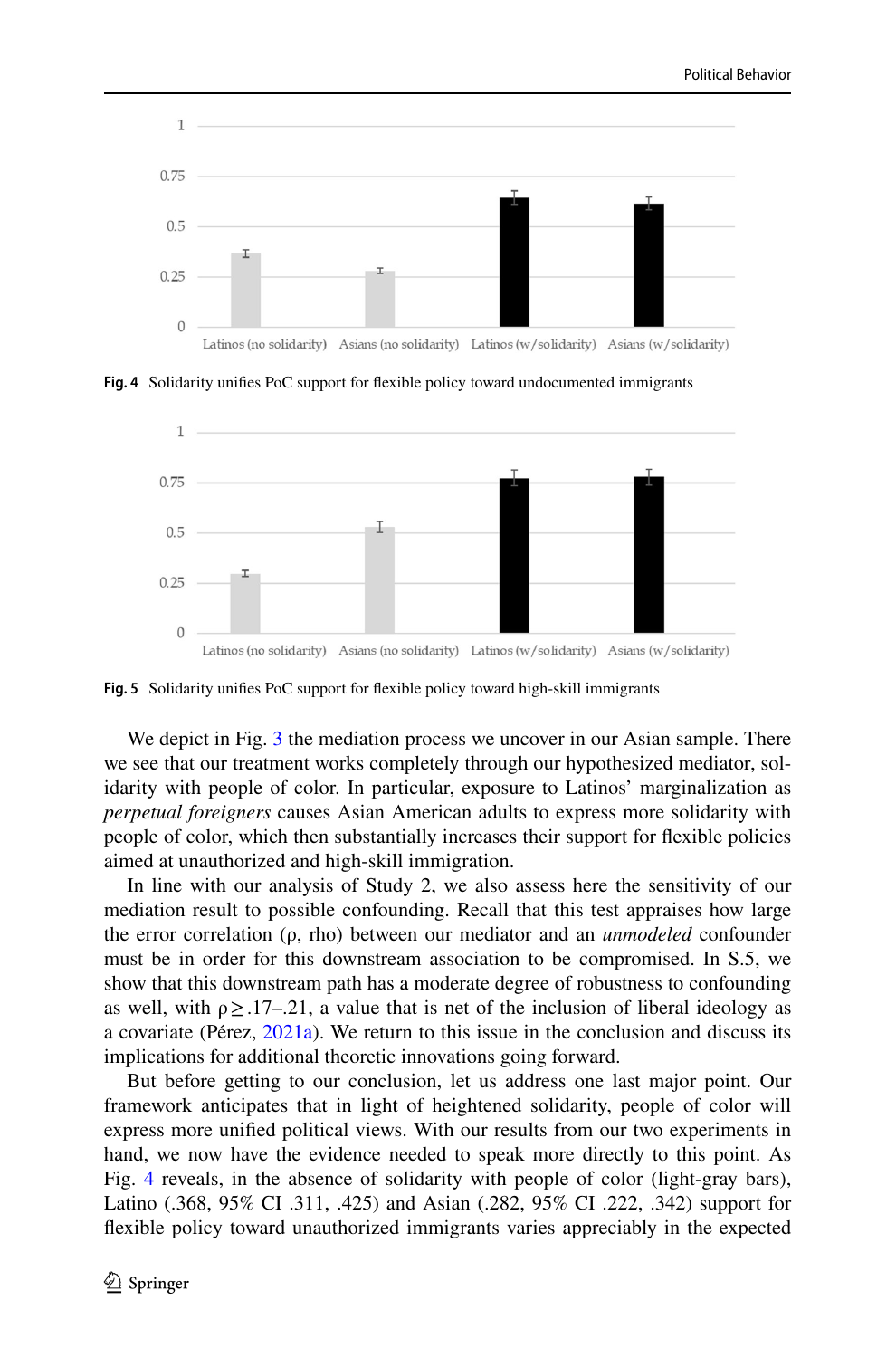direction, with Asian Americans expressing *less* of it (−.086, *p*<.05, one-tailed), consistent with expectations. In turn, as the dark bars indicate, a unit-increase in solidarity with PoC increases Latino support for fexible policy toward the unauthorized to .644 (95% CI .611, .678) *and* Asian support for these initiatives to .616 (95% CI .579, .653), which yields a negligible diference between both groups (−.028, *p*>.05, one-tailed).

Figure [5](#page-15-1) reveals a similar pattern when we turn to the realm of support for fexible policy toward high-skill immigration. In the absence of solidarity with PoC (light-gray bars), Latinos, as expected, report marginally less support for this policy domain (.475, 95% CI .413, .537) than their Asian American counterparts (.530, 95% CI .471, .589) (−.055, *p* <.06, one-tailed). However, in light of a unit increase in solidarity with people of color, the gap in support for fexible policy toward highskill immigrants between Latinos (.774, 95% CI .737, .810) and Asians (.779, 95% CI .742, .816) narrows to a negligible one (black bars, −.005, *p*>.05, one-tailed). Together, these fndings suggest that highlighting a shared source of marginalization helps to unify public opinion among people of color through a heightened sense of solidarity with other minoritized groups.

#### **Implications**

Across three studies with Asian American and Latino adults, we fnd clear evidence for key tenets in our proposed framework. Specifcally, we showed that, at baseline, Asian Americans and Latinos difer in the degree to which they sense solidarity with other people of color—and the extent to which they are inclined to support polices that do not immediately implicate their ingroup. These results refect each group's positioning in America's racial order and underlines each group's "natural" parochial stance, where one's ingroup is the default frame of reference for the political world (e.g., Kinder & Kam, [2009](#page-20-13)). We then showed how this narrower view toward "one's own" can be broadened by training Asians' and Latinos' attention on a shared source of marginalization *between* these distinct groups. As our experiments revealed, a sense of similar marginalization reliably increases Asians' and Latinos' solidarity with people of color, which then boosts support for policies that strongly implicate other racial outgroups. Of course, our fndings are based on a manipulation that compactly highlighted similarity in discrimination experiences between groups (Cortland et al., [2017](#page-20-10); Pérez, [2021a\)](#page-21-1). Whether other manipulations with greater or lesser detail can spark the same reaction is both a theoretical and empirical matter, and one that can enhance the external validity of our results (i.e., similar efects across diferent participants, settings, and operationalizations of our treatment) (Campbell & Stanley, [1963\)](#page-19-5). We welcome future research that builds in this direction.

How can our fndings forge additional insights? An extensive literature on interminority politics already highlights various circumstances under which we observe greater confict between minoritized communities in the U.S., with less emphasis on the conditions under which interminority cooperation emerges (Benjamin, [2017;](#page-19-0) McClain & Karnig, [1990](#page-20-0); McClain et al., [2007;](#page-20-1) Wilkinson, [2015](#page-21-3)). Our work unifes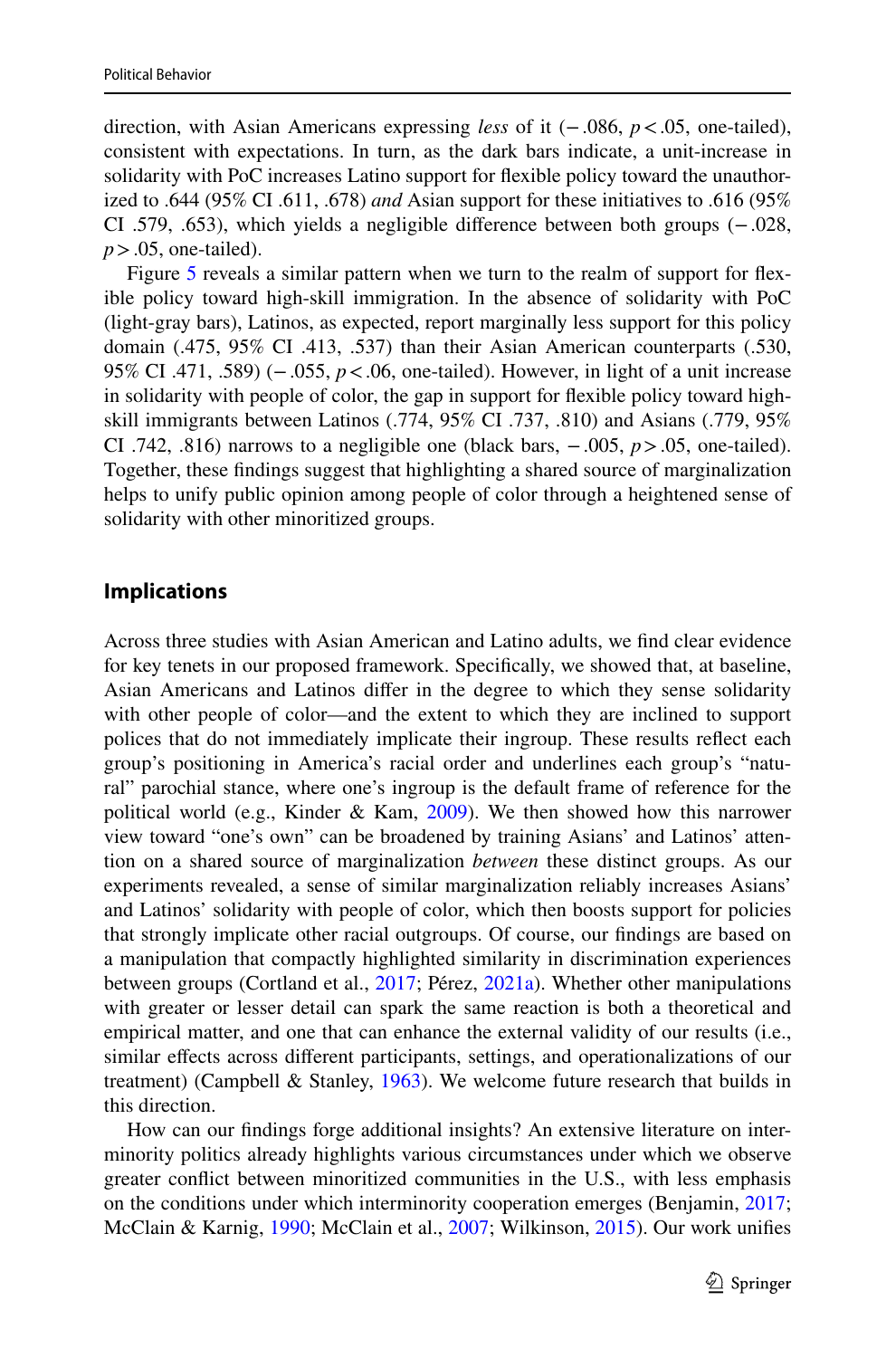these perspectives by highlighting some *psychological* pathways that shape when and why we observe confict or cooperation between communities of color. On the side of confict, previous work has strongly underscored the role of zero-sum perceptions over fnite material sources (e.g., jobs, schools) (Carey et al., [2016](#page-20-4); McClain et al., [2007](#page-20-1); Wilkinson, [2015\)](#page-21-3). Our work suggests that, even in absence of intergroup competition, interminority unity is difficult to accomplish because of their varied positions within America's racial order (Zou & Cheryan, [2017\)](#page-22-0). These positions, we have argued, are underpinned by unique forms of marginalization, which makes the cementing of intergroup differences difficult to accomplish.

Yet by placing America's racial hierarchy front and center, our fndings also reveal how the stratifcation of minoritized groups presents *unique* psychological possibilities for distinct communities of color to express more unifed political views. For all of the diferences that separate various communities of color (e.g., Carter, [2019](#page-20-5); Kim, [2000;](#page-20-2) Masuoka & Junn, [2013;](#page-20-3) Tuan, [1998](#page-21-8)), America's racial order also presents unique opportunities for greater cooperation—opportunities that are rooted in some of the similar ways that various PoC are marginalized (Zou & Cheryan, [2017\)](#page-22-0). In this way, our fndings suggest that the absence of interminority cooperation in some settings can be attributed, in part, to weak or unimaginative efforts at connecting various non-White groups through some of the ways that they, collectively, experience a form of second-class citizenship (Cortland et al., [2017;](#page-20-10) Pérez, [2021b](#page-21-4)).

What do our fndings suggest about where to go next? In the interest of space, we focus on two areas directly implied by our results. Our experiments establish, with a reasonable degree of confdence, that the link between shared marginalization, solidarity with PoC, and more unifed political opinions among minoritized groups is a viable one. But viable does not mean exclusive. As indicated by our sensitivity analyses in Studies 2 and 3, the possibility of additional mediators is a real one. This is a question of enhancing our theoretical grasp of the psychological pathways that foster greater interminority comity in some circumstances. One possibility is that the connection between shared marginalization and broader political unity is incrementally more involved than our proposed process indicates. The idea here is not that solidarity with PoC is the "wrong" mediator, but that the chain reaction we uncovered might be more cognitively involved than what we found. Since solidarity with others is but one component of collective action between diverse individuals (Leach et al., [2008](#page-20-12)), there are related elements that plausibly enhance this process.

For example, if, as we have established, shared marginalization causes a heightened sense of solidarity with PoC, it is possible that this effect also leads minoritized individuals to perceive themselves as part of a broader group (i.e., *people of color*). Such perceptions can manifest as *self-stereotyping*—one's recognition that, in an immediate context, one is part of salient group (Turner et al., [1987](#page-21-13)). Indeed, prior work suggests *self-stereotyping* and *solidarity* are positively correlated at a level that is consistent with the results of our sensitivity analyses (Leach et al., [2008](#page-20-12)), thus implying that feeling solidarity leads one to perceive commonality with people of color, with downstream consequences for their political views. The intricacy of this psychology is something that is beyond the scope of our current set of studies. But by establishing a blueprint, we are in an improved position to learn more and with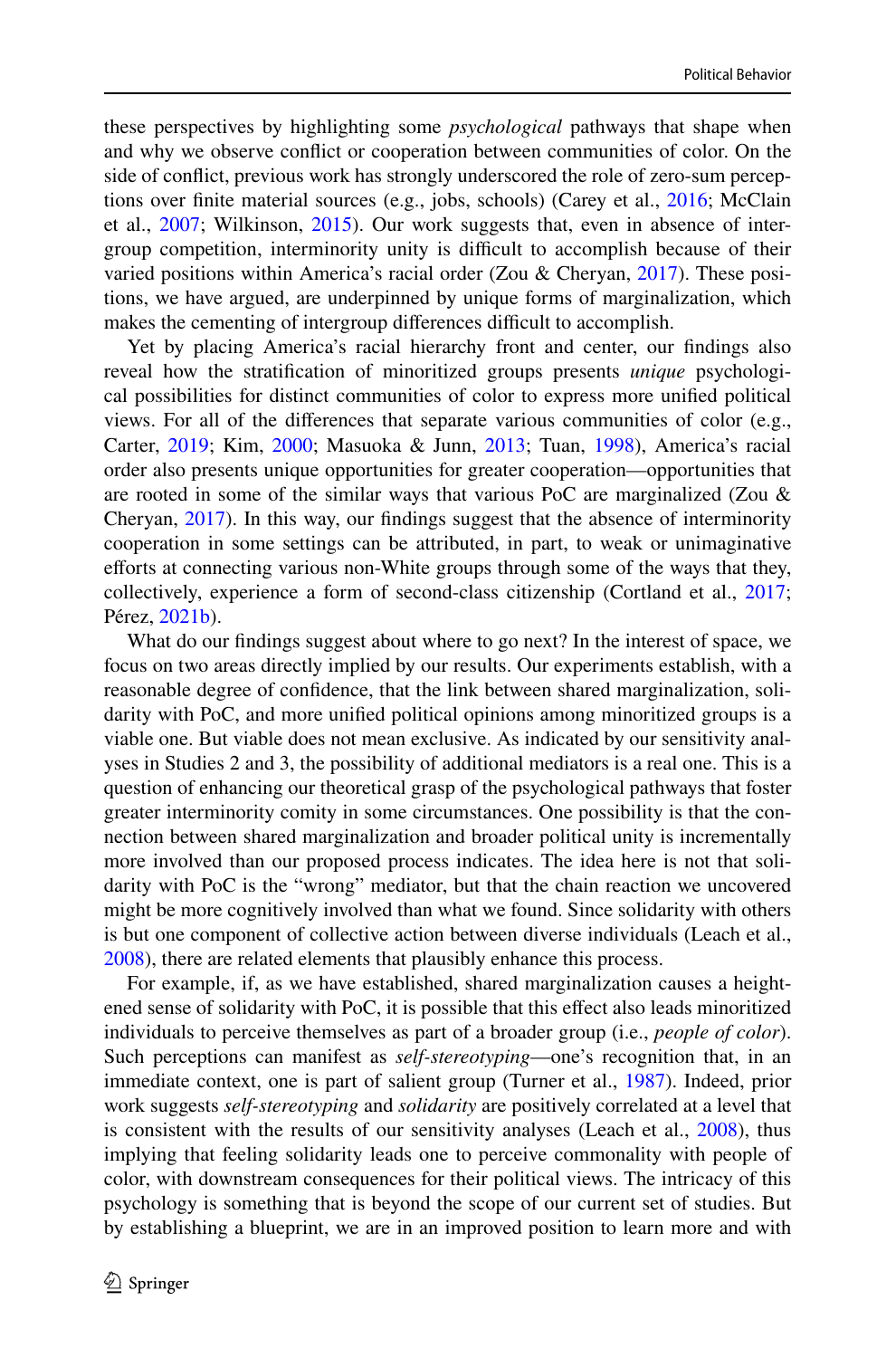greater nuance. As America's demographics continue to quickly evolve, we see such eforts as an ongoing necessity, rather than merely an academic curiosity.

Second, our results enhance our knowledge of political coalition-building in an increasingly diverse polity (e.g., Cortland et al., [2017](#page-20-10)). In elections where partisanship is a major force, our fndings suggest the psychological process we uncovered can be harnessed to galvanize voters of color. Although PoC generally identify as Democrats (Anoll, [2021](#page-19-6); Fraga, [2018;](#page-20-21) White & Laird, [2020](#page-21-25)), identifcation with a party is not the same thing as mobilization on its behalf. This is especially true among Democrats, who sometimes underperform electorally due to internecine political conficts between diferent racial constituencies within the party (Pérez et al., [2021\)](#page-21-26). This implies that heightening a sense of solidarity among people of color through perceived similarity might help reduce these conficts to better ensure that non-White Democrats feel like true stakeholders in their party's fortunes. A close reading of our treatments in both studies also implies that political elites *must* make this connection crystal clear for people of color, rather than assume that this linkage will happen spontaneously. Indeed, in the absence of any verbal linkage between one's ingroup and another minoritized outgroup, it seems unlikely solidarity will increase.

This anticipated electoral beneft is particularly promising in non-partisan local elections (e.g., Benjamin, [2017\)](#page-19-0). In the absence of strong partisan cues, candidates must devise strategies that mobilize potential voters on the basis of non-partisan attributes. In major cities, where such electoral contests take place, various communities of color often compete for political representation on the basis of their own unique racial or ethnic group (Benjamin, [2017;](#page-19-0) Wilkinson, [2015\)](#page-21-3). Thus, championing political issues that tap into a sense of similar marginalization (e.g., anti-immigrant policies and procedures) can help steer interminority politics away from a confictual course and more toward a cooperative path, including one that increases the number of elected officials of color.

We think this can be accomplished, in part, by expanding the circle of solidarity we have uncovered. The principle behind the effects reported in this paper is one of perceived similarity in terms of discrimination experiences (e.g., Cortland et al., [2017;](#page-20-10) Pérez, [2021a](#page-21-1); Zou & Cheryan, [2017\)](#page-22-0). Similar to *does not* mean exactly as, however. It is the comparability of group experiences with discrimination that provides the cognitive fexibility to connect disparate groups toward a more unifed political purpose(s). One useful extension here, then, is to see whether this similarity principle can be used to build broader coalitions of non-Whites by drawing on groups who are not typically construed as foreign. For example, although African Americans are stereotyped as the *least* foreign minority in America's racial landscape (Zou & Cheryan,  $2017$ ), such stereotypes, by definition, minimize variance in this attribute. Nevertheless, growing research fnds that the very contours of the African American population have expanded to include increasing numbers of Caribbean and African immigrants (Deaux, [2005;](#page-20-22) Greer, [2013](#page-20-23); Smith, [2014](#page-21-27)). This heterogeneity lends itself to further coalition-building between immigrant minorities that cut *across* racial or ethnic categories (e.g., African Americans, Asian Americans, and Latinos), with perceived similarity in discrimination experiences as the mechanism.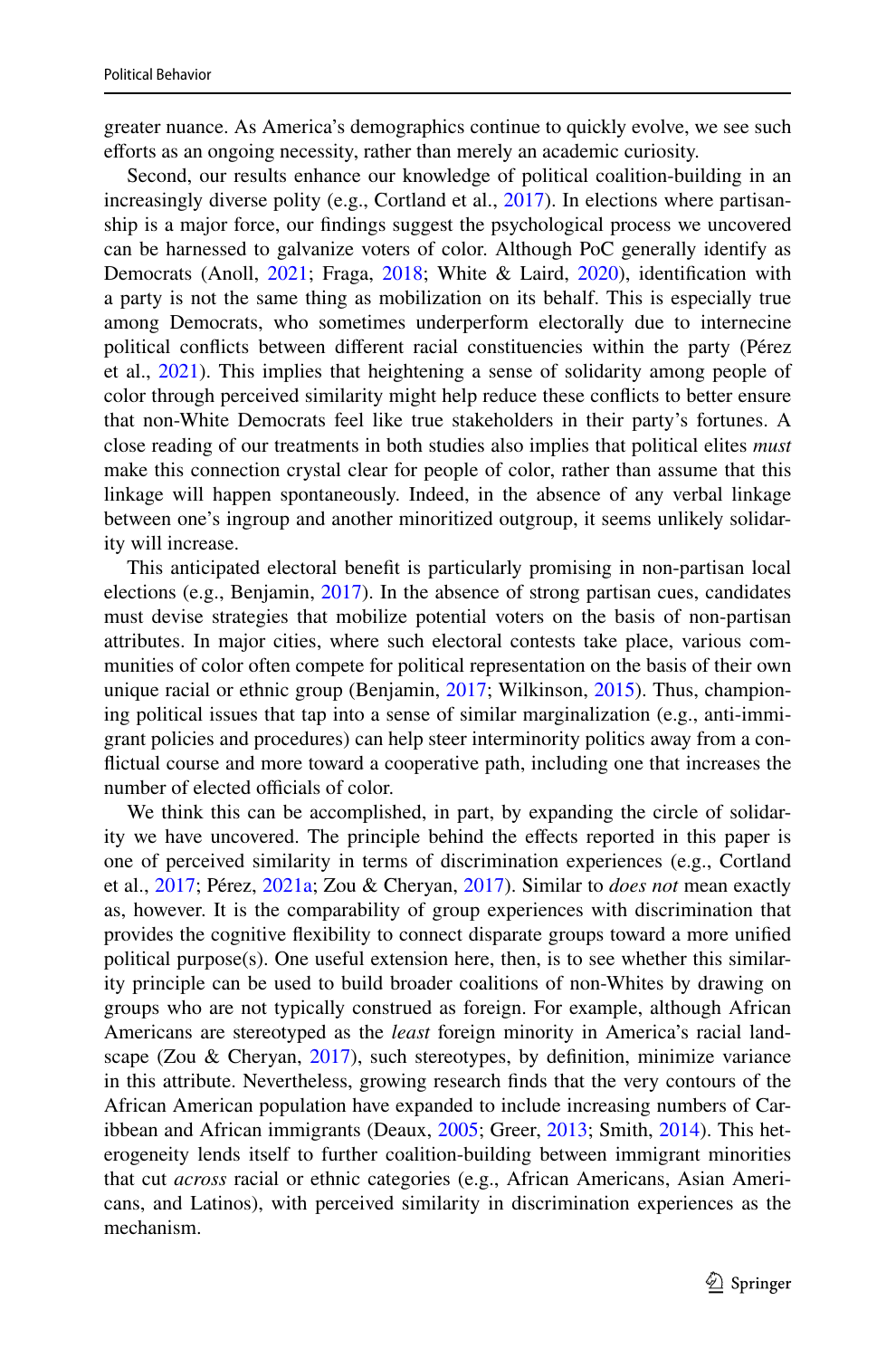**Supplementary Information** The online version contains supplementary material available at [https://doi.](https://doi.org/10.1007/s11109-022-09797-z) [org/10.1007/s11109-022-09797-z.](https://doi.org/10.1007/s11109-022-09797-z)

**Acknowledgements** The research reported in the paper is based on a student research design submitted as a requirement in the frst author's course, *Experiments in U.S. Racial and Ethnic Politics*.

**Author Contributions** Not applicable.

**Funding** Financial support for the reported studies was provided by the Political & Psychological Science Incubator (PPSI) at UCLA.

**Data Availability** Upon publication, data will be deposited in Harvard's Dataverse.

**Code Availability** Upon publication, all code will be posted on Harvard's Dataverse.

#### **Declarations**

**Confict of interest** The authors declare no conficts of interest.

**Ethical Approval** The reported studies were conducted ethically, in accordance with guidelines from UCLA's Institutional Review Board.

**Consent to Participate** All participants formally provided their consent to participate.

**Consent for Publication** Not applicable.

**Open Access** This article is licensed under a Creative Commons Attribution 4.0 International License, which permits use, sharing, adaptation, distribution and reproduction in any medium or format, as long as you give appropriate credit to the original author(s) and the source, provide a link to the Creative Commons licence, and indicate if changes were made. The images or other third party material in this article are included in the article's Creative Commons licence, unless indicated otherwise in a credit line to the material. If material is not included in the article's Creative Commons licence and your intended use is not permitted by statutory regulation or exceeds the permitted use, you will need to obtain permission directly from the copyright holder. To view a copy of this licence, visit [http://creativecommons.org/licen](http://creativecommons.org/licenses/by/4.0/) [ses/by/4.0/](http://creativecommons.org/licenses/by/4.0/).

#### **References**

- <span id="page-19-6"></span>Anoll, A. (2021). *The obligation mosaic: Race and social norms in US political participation*. The University of Chicago Press.
- <span id="page-19-4"></span>Baron, R. M., & Kenny, D. A. (1986). The moderator–mediator variable distinction in social psychological research: Conceptual, strategic, and statistical considerations. *Journal of Personality and Social Psychology, 51*(6), 1173–1182.
- <span id="page-19-0"></span>Benjamin, A. (2017). *Racial coalition building in local elections: Elite cues and cross-ethnic voting*. Cambridge University Press.
- <span id="page-19-1"></span>Bobo, L., & Hutchings, V. L. (1996). Perceptions of racial group competition: Extending Blumer's theory of group position to a multiracial social context. *American Sociological Review, 61*(6), 951–972.
- <span id="page-19-2"></span>Brewer, M. B. (1991). The social self: On being the same and diferent at the same time. *Personality and Social Psychology Bulletin, 17*(5), 475–482.

<span id="page-19-3"></span>Brown, T. A. (2007). *Confrmatory factor analysis for applied research*. Guilford publications.

<span id="page-19-5"></span>Campbell, D. T., & Stanley, J. C. (1963). *Experimental and quasi-experimental designs for research*. Rand McNally & Company.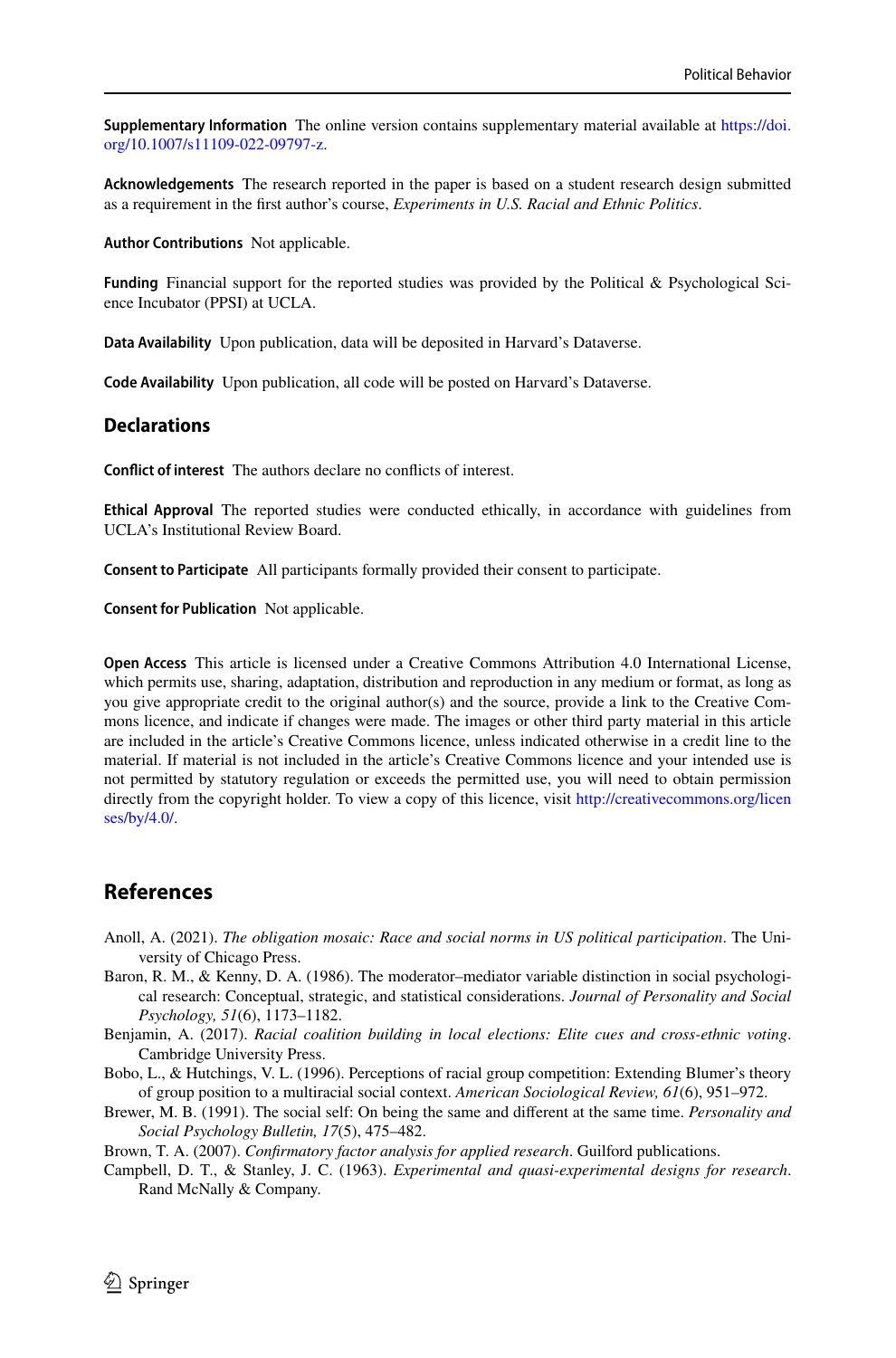- <span id="page-20-4"></span>Carey, T. E., Jr., Martinez-Ebers, V., Matsubayashi, T., & Paolino, P. (2016). Eres Amigo O Enemigo? Contextual determinants of Latinos' perceived competition with African-Americans. *Urban Afairs Review, 52*(2), 155–181.
- <span id="page-20-5"></span>Carter, N. M. (2019). *American while Black: African Americans, immigration, and the limits of citizenship*. Oxford University Press.
- <span id="page-20-10"></span>Cortland, C. I., Craig, M. A., Shapiro, J. R., Richeson, J. A., Neel, R., & Goldstein, N. J. (2017). Solidarity through shared disadvantage: Highlighting shared experiences of discrimination improves relations between stigmatized groups. *Journal of Personality and Social Psychology, 113*(4), 547–67.
- <span id="page-20-11"></span>Craig, M. A., & Richeson, J. A. (2012). Coalition or derogation? How perceived discrimination infuences intraminority intergroup relations. *Journal of Personality and Social Psychology, 102*(4), 759–777.
- <span id="page-20-16"></span>Craig, M. A., Zou, L. X., Bai, H., & Lee, M. M. (2021). Stereotypes about political attitudes and coalitions among US racial groups: Implications for strategic political decision-making. *Personality and Social Psychology Bulletin*. <https://doi.org/10.1177/01461672211037134>
- <span id="page-20-22"></span>Deaux, K. (2005). *To be an immigrant*. Russel Sage Foundation.
- <span id="page-20-14"></span>Ellemers, N., Spears, R., & Doosje, B. (1997). Sticking together or falling apart: In-group identifcation as a psychological determinant of group commitment versus individual mobility. *Journal of Personality and Social Psychology, 72*(3), 617.
- <span id="page-20-21"></span>Fraga, B. L. (2018). *The turnout gap: Race, ethnicity, and political inequality in a diversifying America*. Cambridge University Press.
- <span id="page-20-8"></span>Gaertner, S. L., Dovidio, J. F., Rust, M. C., Nier, J. A., Banker, B. S., Ward, C. M., Mottola, G. R., & Houlette, M. (1999). Reducing intergroup bias: Elements of intergroup cooperation. *Journal of Personality and Social Psychology, 76*(3), 388–402.
- <span id="page-20-23"></span>Greer, C. (2013). *Black ethnics: Race, immigrant, and the pursuit of the American dream*. Oxford University Press.
- <span id="page-20-18"></span>Hayes, A. F. (2021). *Introduction to mediation, moderation, and conditional process analysis: A regression-based approach*. Guilford Press.
- <span id="page-20-17"></span>Hopkins, D. J., Kaiser, C. R., Pérez, E. O., Hagá, S., Ramos, C., & Zárate, M. (2020). Does perceiving discrimination infuence partisanship among us immigrant minorities? Evidence from fve experiments. *Journal of Experimental Political Science, 7*(2), 112–36.
- <span id="page-20-7"></span>Huddy, L., & Virtanen, S. (1995). Subgroup diferentiation and subgroup bias among Latinos as a function of familiarity and positive distinctiveness. *Journal of Personality and Social Psychology, 68*(1), 97–108.
- <span id="page-20-19"></span>Igartua, J.-J., & Hayes, A. F. (2021). Mediation, moderation, and conditional process analysis: Concepts, computations, and some common confusions. *Spanish Journal of Psychology, 24*, e49.
- <span id="page-20-20"></span>Imai, K., & Yamamoto, T. (2013). Identifcation and sensitivity analysis for multiple causal mechanisms: Revisiting evidence from framing experiments. *Political Analysis, 21*(2), 141–171.
- <span id="page-20-2"></span>Kim, C. J. (2000). *Bitter fruit: The politics of Black-Korean confict in New York city*. Yale University Press.
- <span id="page-20-13"></span>Kinder, D. R., & Kam, C. D. (2009). *Us against them: Ethnocentric foundations of American opinion*. University of Chicago Press.
- <span id="page-20-6"></span>Lacayo, C. O. (2017). Perpetual inferiority: Whites' racial ideology toward Latinos. *Sociology of Race and Ethnicity, 3*(4), 566–579.
- <span id="page-20-12"></span>Leach, C. W., Van Zomeren, M., Zebel, S., Vliek, M. L., Pennekamp, S. F., Doosje, B., Ouwerkerk, J. W., & Spears, R. (2008). Group-level self-defnition and self-investment: A hierarchical (multicomponent) model of in-group identifcation. *Journal of Personality and Social Psychology, 95*(1), 144–65.
- <span id="page-20-9"></span>Levendusky, M. (2018). Americans, not partisans: Can priming American national identity reduce afective polarization? *Journal of Politics, 80*(1), 59–70.
- <span id="page-20-15"></span>Malhotra, N., Margalit, Y., & Mo, C. H. (2013). Economic explanations for opposition to immigration: Distinguishing between prevalence and conditional impact. *American Journal of Political Science, 57*(2), 391–410.
- <span id="page-20-3"></span>Masuoka, N., & Junn, J. (2013). *The politics of belonging: Race, public opinion, and immigration*. University of Chicago Press.
- <span id="page-20-0"></span>McClain, P. D., & Karnig, A. K. (1990). Black and Hispanic socioeconomic and political competition. *American Political Science Review, 84*(2), 535–545.
- <span id="page-20-1"></span>McClain, P. D., Lyle, M. L., Carter, N. M., Soto, V. M., Lackey, G. F., Cotton, K. D., Nunnally, S. C., Scotto, T. J., Grynaviski, J. D., & Kendrick, J. A. (2007). Black Americans and Latino immigrants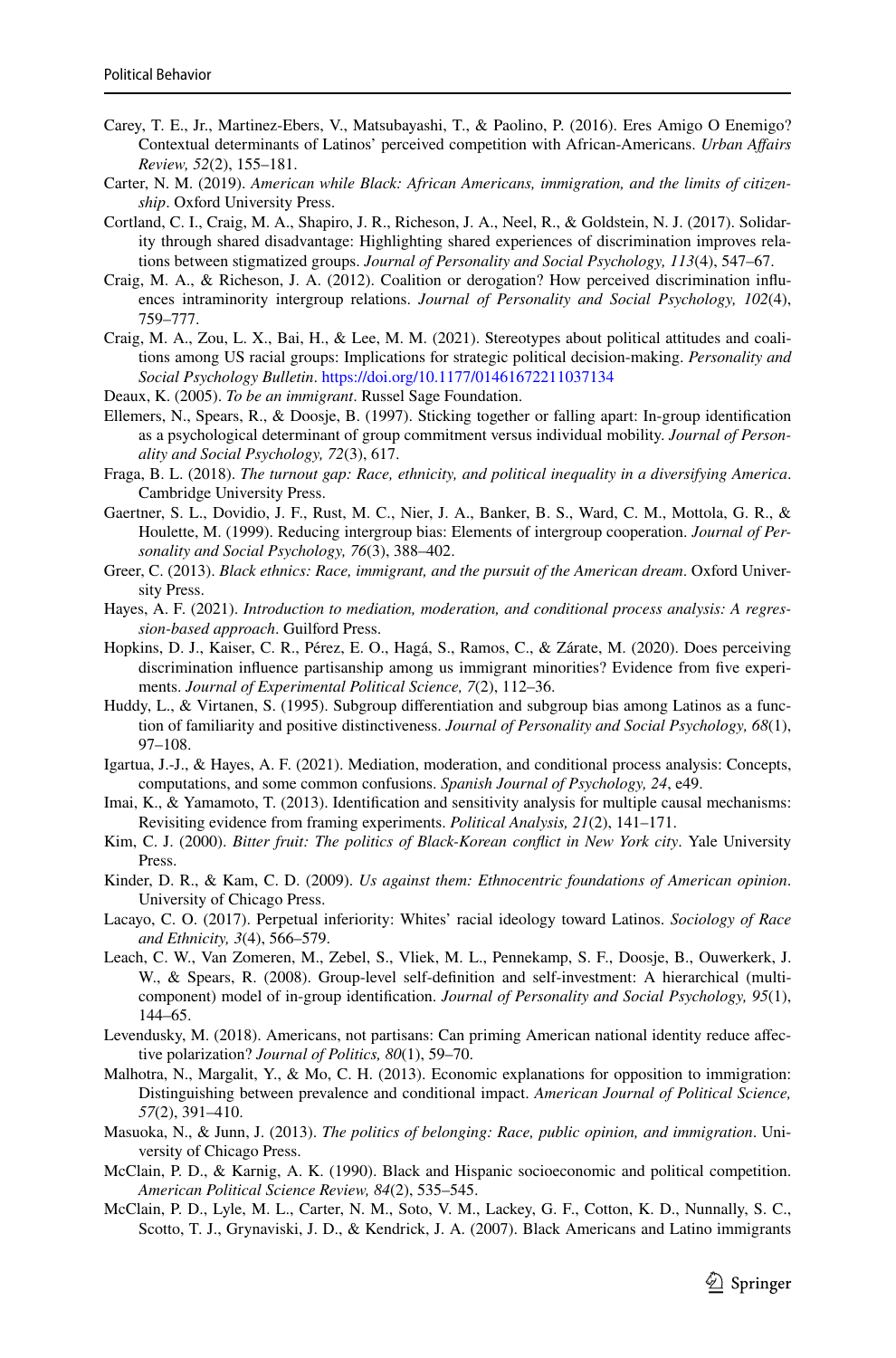in a southern city: Friendly neighbors or economic competitors? *Du Bois Review: Social Science Research on Race, 4*(1), 97–117.

- <span id="page-21-20"></span>McClain, P. D., Johnson Carew, J. D., Walton, E., Jr., & Watts, C. S. (2009). Group membership, group identity, and group consciousness: Measures of racial identity in American politics? *Annual Review of Political Science, 12*, 471–485.
- <span id="page-21-5"></span>Merseth, J. L. (2018). Race-ing solidarity: Asian Americans and support for Black lives matter. *Politics, Groups, and Identities, 6*(3), 337–356.
- <span id="page-21-18"></span>Nelson, T. E., & Kinder, D. R. (1996). Issue frames and group-centrism in American public opinion. *The Journal of Politics, 58*(4), 1055–1078.
- <span id="page-21-15"></span>Olson, M. (1965). *The logic of collective action: Public goods and the theory of groups*. Harvard University Press.
- <span id="page-21-0"></span>Omi, M., & Winant, H. (1986). *Racial formation in the United States: From the 1960s to the 1980s*. Routledge.
- <span id="page-21-11"></span>Pérez, E. O. (2015). Xenophobic rhetoric and its political efects on immigrants and their co-ethnics. *American Journal of Political Science, 59*(3), 549–564.
- <span id="page-21-21"></span>Pérez, E. O. (2016). *Unspoken politics: Implicit attitudes and political thinking*. Cambridge University Press.
- <span id="page-21-1"></span>Pérez, E. O. (2021a). *Diversity's child: People of color and the politics of identity*. University of Chicago Press.
- <span id="page-21-4"></span>Pérez, E. O. (2021b). "(Mis)calculations, psychological mechanisms, and the future politics of people of color. *Journal of Race, Ethnicity, and Politics*.<https://doi.org/10.1017/rep.2020.37>
- <span id="page-21-26"></span>Pérez, E. O., Kuo, E., Russel, J., Scott-Curtis, W., Muñoz, J., & Tobias, M. (2021). The politics in White identity: Testing a racialized partisan hypothesis. *Political Psychology*. [https://doi.org/10.1111/pops.](https://doi.org/10.1111/pops.12788) [12788](https://doi.org/10.1111/pops.12788)
- <span id="page-21-10"></span>Reny, T. T., & Barreto, M. A. (2020). Xenophobia in the time of pandemic: Othering, anti-Asian attitudes, and Covid-19. *Politics, Groups, and Identities, 10*(2), 209–232.
- <span id="page-21-2"></span>Rodríguez-Muñiz, M. (2021). *Figures of the future*. Princeton University Press.
- <span id="page-21-6"></span>Sirin, C. V., Valentino, N. A., & Villalobos, J. D. (2017). The social causes and political consequences of group empathy. *Political Psychology, 38*(3), 427–448.
- <span id="page-21-7"></span>Sirin, C. V., Valentino, N. A., & Villalobos, J. D. (2021). *Seeing us in them: Social divisions and the politics of group empathy*. Cambridge University Press.
- <span id="page-21-27"></span>Smith, C. W. (2014). *Black Mosaic: The politics of Black pan-ethnic diversity*. New York University Press.
- <span id="page-21-12"></span>Tajfel, H., Billig, M., Bundy, R. P., & Flament, C. (1971). Social categorization and intergroup behaviour. *European Journal of Social Psychology*.<https://doi.org/10.1002/ejsp.2420010202>
- <span id="page-21-14"></span>Transue, J. E. (2007). Identity salience, identity acceptance, and racial policy attitudes: American national identity as a uniting force. *American Journal of Political Science, 51*(1), 78–91.
- <span id="page-21-8"></span>Tuan, M. (1998). *Forever foreigners or honorary whites?* Rutgers University Press.
- <span id="page-21-13"></span>Turner, J. C., Hogg, M. A., Oakes, P. J., Reicher, S. D., & Wetherell, M. S. (1987). *Rediscovering the social group: A self-categorization theory*. Basil Blackwell.
- <span id="page-21-22"></span>Valentino, N. A., Brader, T., & Jardina, A. E. (2013). Immigration opposition among US Whites: General ethnocentrism or media priming of attitudes about Latinos? *Political Psychology, 34*(2), 149–166.
- <span id="page-21-16"></span>van Zomeren, M., Spears, R., Fischer, A. H., & Leach, C. W. (2004). Put your money where your mouth is! Explaining collective action tendencies through group-based anger and group efficacy. *Journal of Personality and Social Psychology, 87*(5), 649–664.
- <span id="page-21-25"></span>White, I. K., & Laird, C. N. (2020). *Steadfast democrats: How social forces shape Black political behavior*. Princeton University Press.
- <span id="page-21-3"></span>Wilkinson, B. C. (2015). *Partners or rivals? Power and Latino, Black, and White relations in the twentyfrst century*. University of Virginia Press.
- <span id="page-21-19"></span>Winter, N. J. G. (2008). *Dangerous frames: How ideas about race and gender shape public opinion*. University of Chicago Press.
- <span id="page-21-24"></span>Wong, J. S., Ramakrishnan, S. K., Lee, T., & Junn, J. (2011). *Asian American political participation: Emerging constituents and their political identities*. Russell Sage Foundation.
- <span id="page-21-9"></span>Xu, J., & Lee, J. (2013). Marginalized 'Model' minority: An empirical examination of the racial triangulation of Asian Americans. *Social Forces, 91*(4), 1363–1397.
- <span id="page-21-17"></span>Zaller, J. R. (1992). *The nature and origins of mass opinion*. Cambridge University Press.
- <span id="page-21-23"></span>Zhao, X., Lynch, J., & Chen, Q. (2010). Reconsidering Baron and Kenny: Myths and truths about mediation analysis. *Journal of Consumer Research, 37*, 197–206.